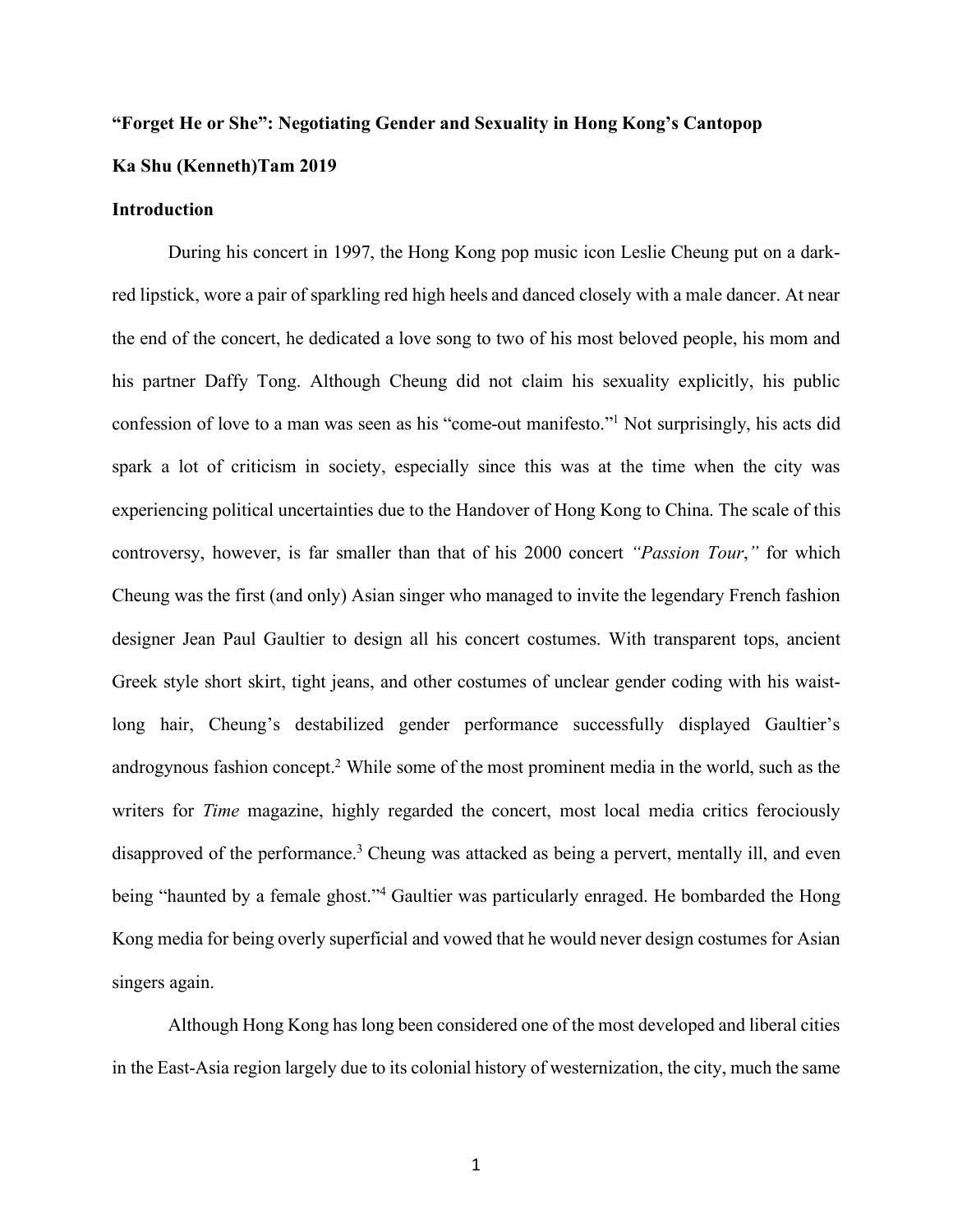as most of its East-Asian neighbors, still holds on to a rather conservative ideal about sexuality.5 For a long time, Hong Kong society generally believed heterosexuality to be a norm. Other sexual orientations are condemned for deviance from those norms. This belief has been further reinforced when Cheung committed suicide in 2003. Although it was obvious that he died of depression, the local media portrayed the incident as a negative act brought on by homosexuality.<sup>6</sup> As Travis Kong, professor of sociology in the University of Hong Kong, observed, the city's heteronormativity is a product from the British colonialism and is "maintain(ed) through post-colonial administration."7 Thus, under this conservative cultural framework, the harsh criticism from the local media towards Cheung's performance was not incomprehensible.

Nevertheless, historical moments have undermined this set of conservative moral values from time to time. In 2012, exactly fifteen years after Cheung's came out, Anthony Yiu-Ming Wong, the leading singer of the legendary band Tat-Ming Pair, came out in his own concert. In the same year, the Cantopop queen Denise Ho announced her lesbianity during the Hong Kong Pride Parade. Despite the usual condemnation from several conservative parties, the public, especially for commentators of the local media, unlike Cheung's case, did not attack these popular artists. In general, society is becoming more supportive towards sexual minorities. As Ho stated during an interview with a local newspaper, she felt "the public is very positive about what [she has] done."<sup>8</sup> In fact, about the same time as Anthony Wong and Denise Ho came out, the Hong Kong University Public Opinion Programme released the massive 157 pages *Hong Kong LGBT Climate Study Report.* It found that 85% of the respondents agreed there is a need to increase the inclusiveness of the sexual minorities, while 10% held opposite view and 5% did not know what to say. This figure revealed that the society displayed more acceptance towards the sexual LGBT community in this period than it was in the 90s and early 2000s. Certainly, the Hong Kong society at this point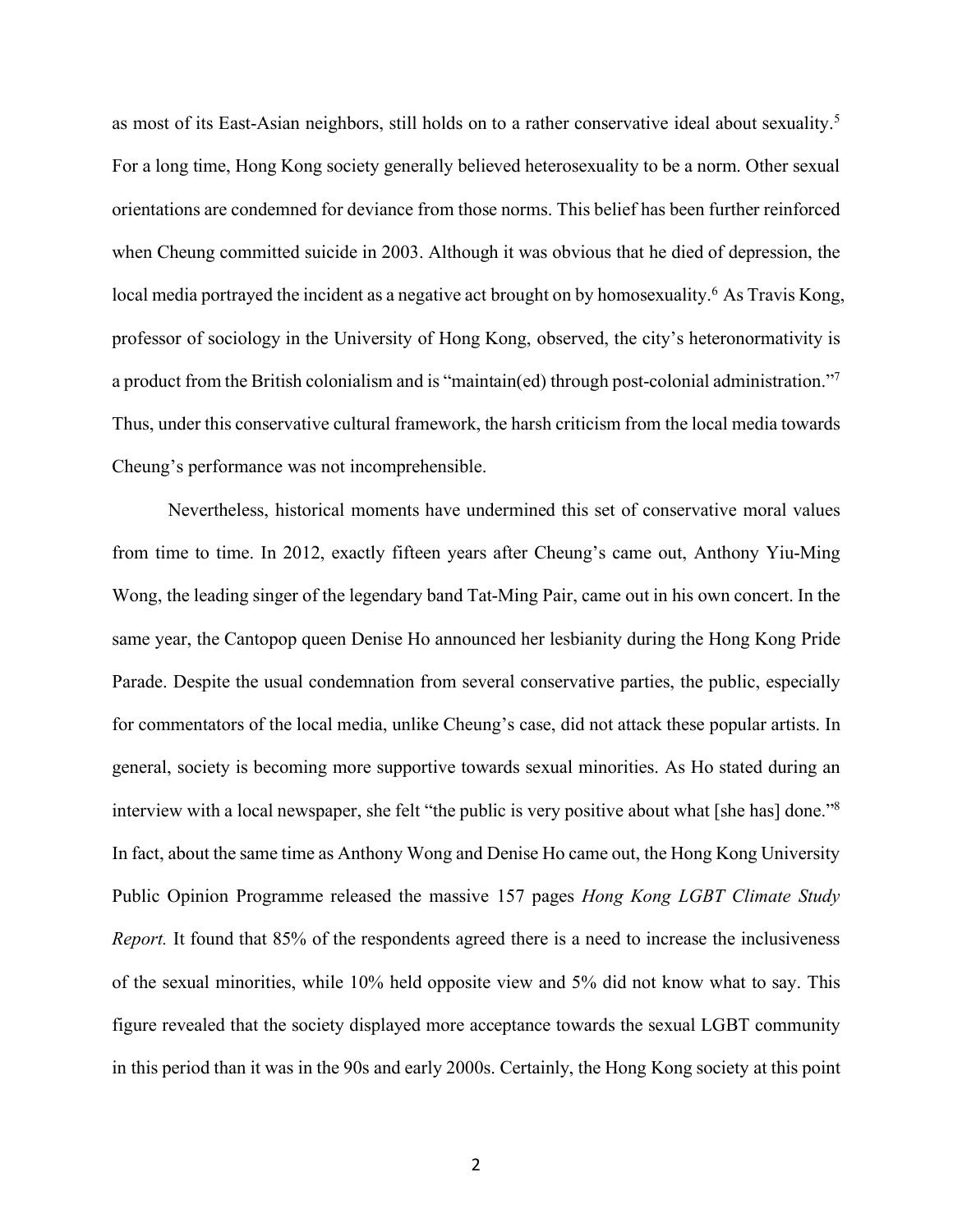is still far from achieving the goal of sexual and gender equality, but the visibility of the LGBT community is emerging.

Many local social scientists, such as Natalie Chan, Ching Yau, Eva Li, have done comprehensive research focusing on the visible elements, such as the performances, the personal images, and the costumes of the openly homosexual singers. These visual stuns contribute greatly towards the drastic change of the LGBT acceptance in Hong Kong. Despite scholarly inquiries, the music of these singers has seldom been critically examined. One of the main reasons is that these scholars are mainly sociologists whose research interests lie in pop culture rather than the actual music. For musicologists, such as Wai Chung Ho and Eve Leung, whose primary interest is in pop music, they seldom dive in the direction of gender. This is due to the fact that music connects to other social contexts, such as the post-colonial identity crisis, which consumes Hong Kong society more than gender and sexuality at the time. However, as the national identity politics in the city began to settle down in the late 2010s, the problem of gender and sexual identification started gaining more attention. Local musicologists began to venture into the gender realm of the Cantopop. In this paper, I will substantially analyze the musical gender implication and its social influences to see how the music functions in negotiating gender and sexuality in Hong Kong.

#### **The Gender Coding in Cantopop and the Local LGBT Movement**

In the history of Cantopop, music with hidden gender messages are not completely rare. Under a broad definition of Cantopop culture, which tends to include both visual and aural elements, the earliest explicit gender bending attempts can be traced back to the early 1980s, when Roman Tam performing on stage with campy costume, and Anita Mui (the mentor of Denise Ho) appearing androgynous on a CD cover. In terms of music, the very first song in the city that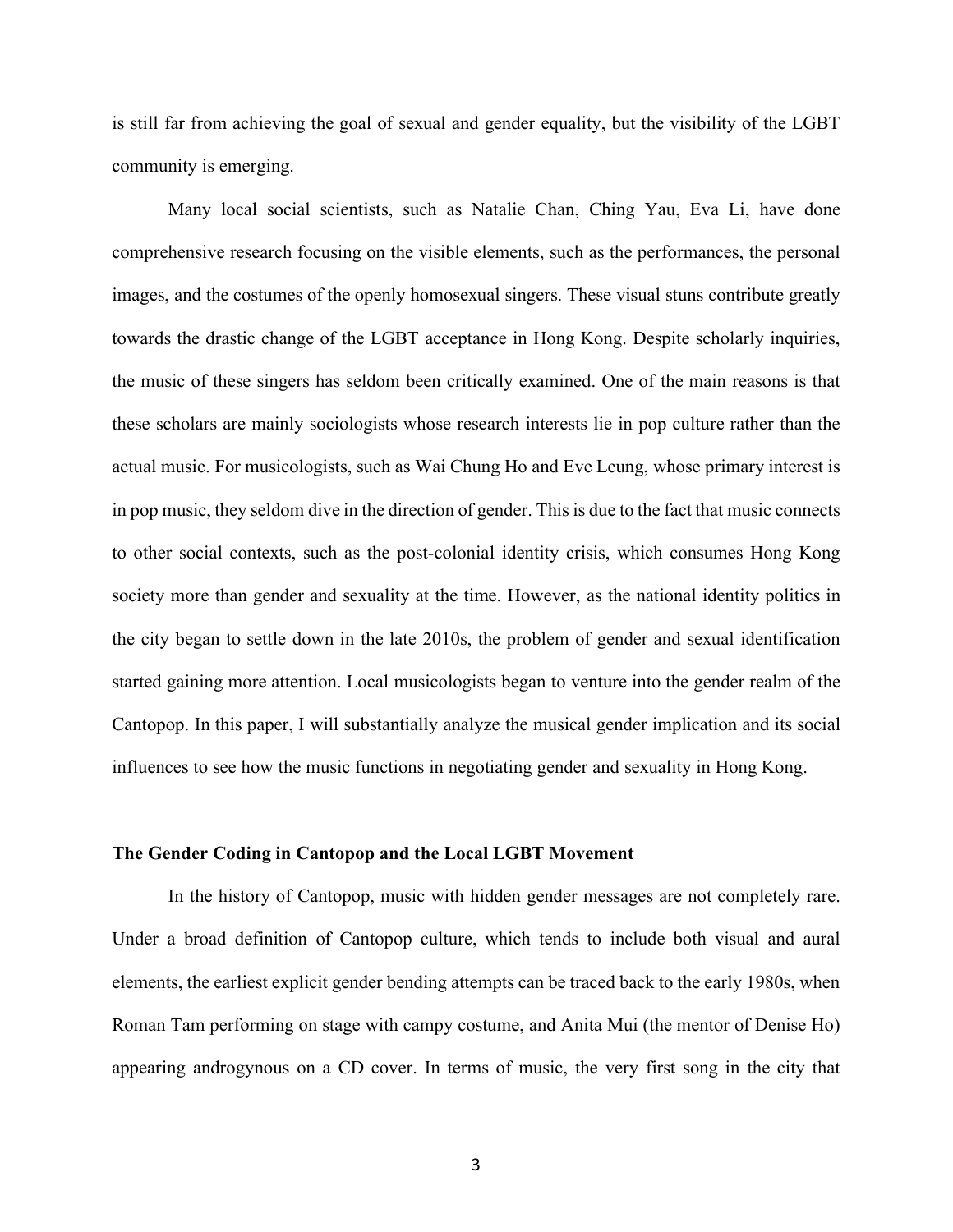addressed homosexuality came out in the 1988. It is the "Forbidden Color" by the Tat-Ming Pair. After the pair release the song, various singers had also released gender-negotiating works. The lyrics of these works were mostly written by the legendary lyricist trio, Lin Xi (Albert Leung), Chow Yiu-Fai and Wyman Wong. Although each song employs different tactics to deal with issues of gender and sexuality, they, as I observed, seems to follow a core formula. But in order for one to understand how these tactics they work, it is worth to mention the gender coding problem in the history of Cantopop.

Wong Jum Sum, better known as James Wong, the godfather of the Cantopop, mentioned in his doctoral dissertation that Cantonese Opera was once the main form of music entertainment in 1950s before the Cantopop dominated the market in the 80s.<sup>9</sup> This type of opera, similar to some other Chinese opera genres such as Peking Opera, usually employs two performers of the same sex to perform the male and the female protagonists. Back into the history, due to the gender inequalities in traditional Chinese ethics, females were forbidden to be on stage with males. Thus, male actors had to perform the female characters. They had to learn a special singing technique called "ZiHou" to perform the female voice in a high register. They were expected to act as feminine as possible to portray the image of a traditional female. This practice had continued long enough to be considered as a tradition. In the early 30s, when gender inequality was far less severe in the society, this practice still continued, however, with a twist. Female was allowed to be on stage. Therefore, not only male took the role of a female, female also tried to take the role of a male. In fact, the Cantonese Opera today is more common to have two females as main actors than two males. Similar to the male actors who performed the opposite sex, the female actors who performed the male role have to act as masculine as possible.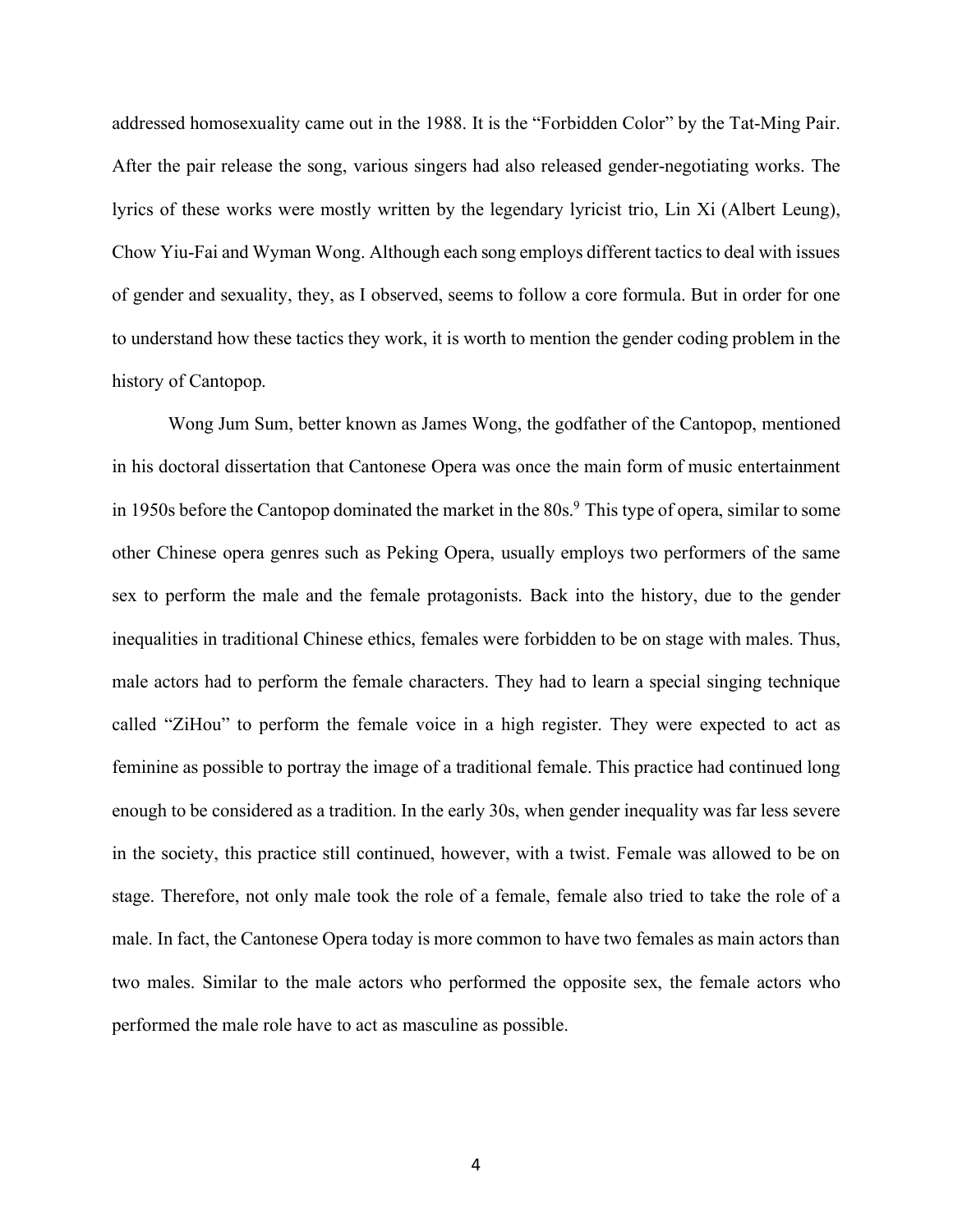This tradition obviously projects gender fluidity. Although this practice emerged from historical moment, and is not an intentional act to challenge traditional gender norms, the Cantonese opera does point to same sex desires to some extent. This, however, does not mean the audience accepted homosexuality. The audience in the 1950s seemed to understand that the opera was just a performance. While they allowed the gender and sexual fluidity within opera, many of them disapproved of homosexuality in real life as they, according to Natalie Chan, still hold onto traditional Chinese values. <sup>10</sup> The Cantonese opera clearly is not the best vehicle to promote the idea of different sexual norms due to its acceptance of traditional Chinese ethics. But, it is at least a local artform that naturally offer gender fluid performances. It exhibits some possibilities for local music to be used as means to negotiate gender and sexuality within a right cultural frame.

In his book *A Concise History of Cantopop,* Yiu Wai Chu agreed with James Wong that European (mostly British) and American music such as rock and roll, jazz, blues, American country and others, took over the local market in the 60s after the Cantonese opera fever decayed.<sup>11</sup> Wong further elaborated that there was even a point that some music companies and radio stations realized there were no more Cantonese songs in the market.<sup>12</sup> Songwriters started to find new ways to combine local elements with the foreign genres as an act to re-enact the local identity. This is the time when modern Cantopop emerged. And it is also the time when gender coding in the local music became even more complicated.

Cantopop is known for its hybridity. Wai Chung Ho noted, this hybridity, similar to the case of East-West fusion cuisine, is a "symptomatic of processes of cultural assimilation."13 The genre includes some elements of western music as well as those from local music. This cultural amalgamation makes deciphering the gender coding of Cantopop particularly difficult. Imagine a song based on rock elements, but with a melody based on Chinese pentatonic scales, and the singer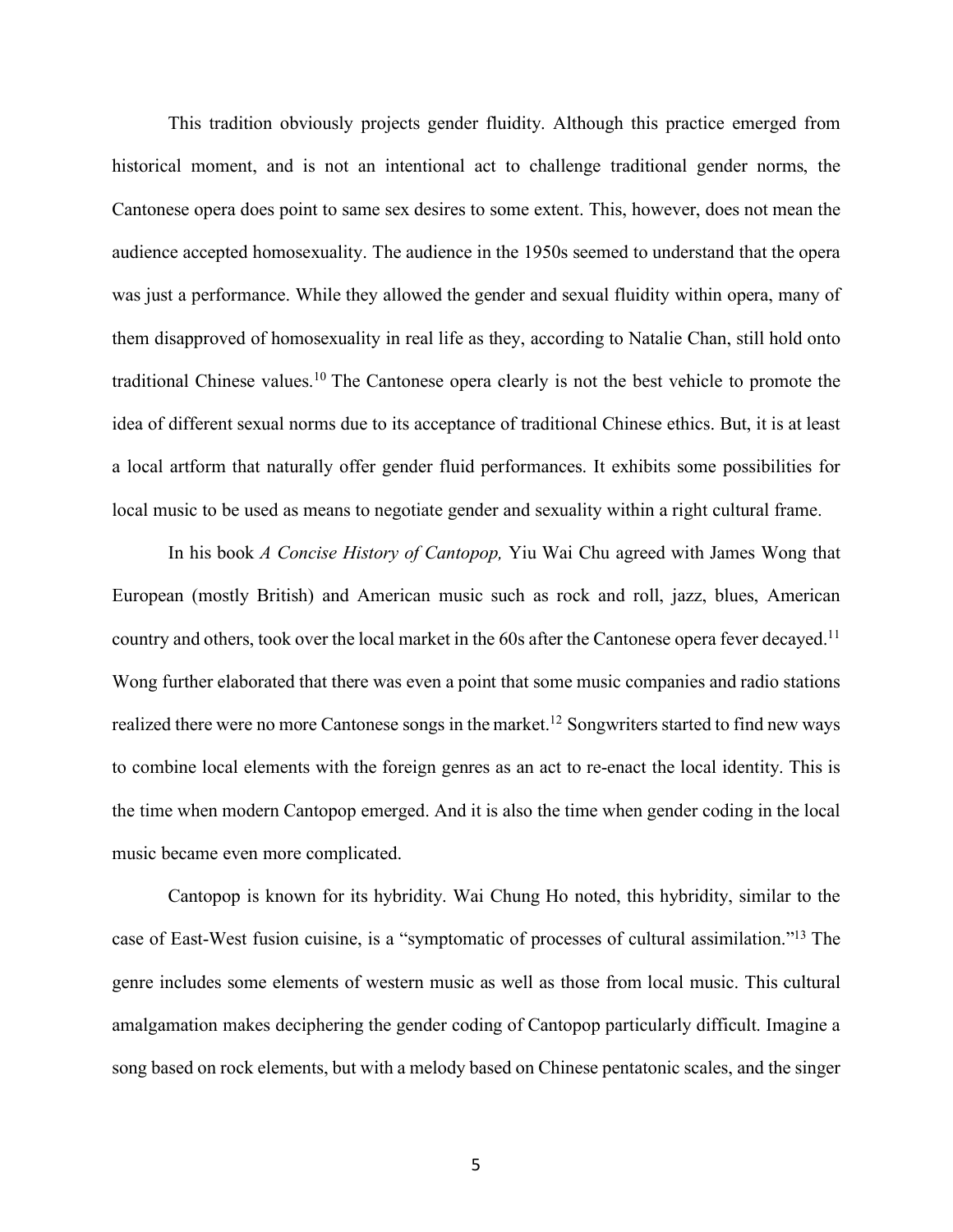performs the song with a tender tone that almost recalls the performance as a female protagonist in Cantonese Opera. How should one decode the gender implications in music like this? The rock elements could imply a sort of normative or aggressive masculinity. But for the Chinese elements, the gender implication is not clear. Some top singers, including Leslie Cheung, were profoundly influenced by Chinese opera and drew upon the gender fluidity of opera in their music. With this mix of musical and cultural meaning, the gender coding in Cantopop is often hardly definable. Nevertheless, the Tat-Ming Pair found a way to manipulate this un-definability into a powerful tool to discuss gender through its songs. Since then, other songwriters used similar methods to produce songs that challenge traditional gender norms. These methods will be further examined in the next section.

Speaking about the local LGBT movement, Hong Kong fell behind some other leading Asian cities and countries. Before 1991, same sex relations were still considered to be criminal. After 1991 the local LGBT activism boomed, but the society still held negative perceptions about the LGBT community. Even merely wearing a unisex outfit would be depicted negatively as "neither a male nor a female."14 Despite the fact that the Tat-Ming pair tried to promote different gender and sexual norms through a series of songs in the early 90s, their influences were not as critical comparing to that of Leslie Cheung. Being the most influential artist not only in Hong Kong, but in the entire Asian region, Cheung had subverted the negative mainstream impression with his performances that pointed to his homosexuality. Cheung's widespread popularity and commercial success allowed him to do what he liked to do without causing much damage to his career.15 As Travis Kong described during an interview with the BBC, Cheung's coming-out had an extremely positive impact to the society. He turned the public impression towards a homosexual person from "neither a male nor a female" to "become a man and a woman in simultaneously."16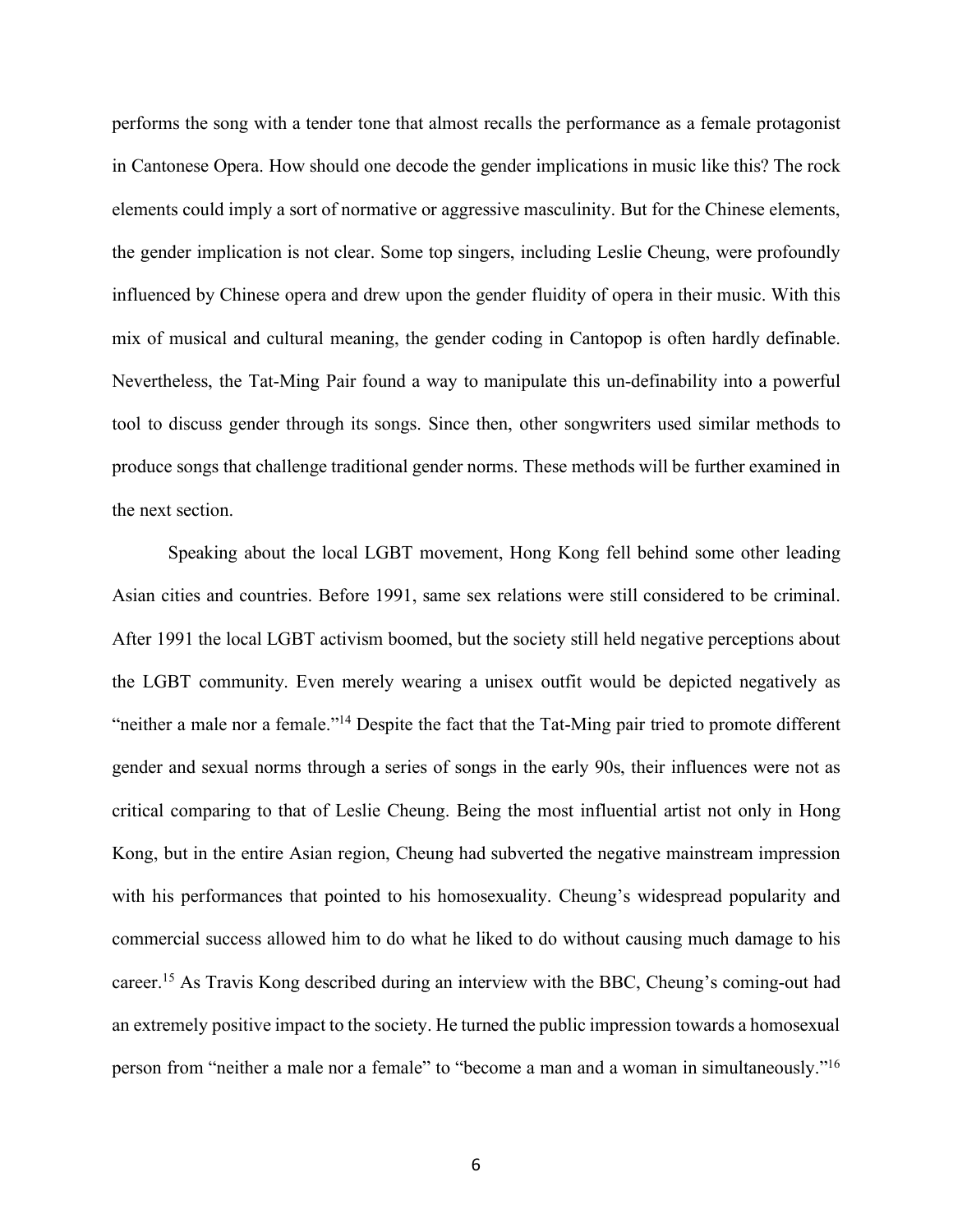Because of his influences, BBC bestowed the title the "Asian Gay Icon" on Cheung.<sup>17</sup> In the 2000s, a number of songs, including themes about homosexuality, have been released and many of them quickly have become great hits. They included Denise Ho's "Rosemary" (2002), "Rolls-Royce" (2005), Fiona Sit's "A Boy like You" (2005), Juno Mak's "Queer" (2008) and more. Among them, "Rolls-Royce" and "A Boy Like You" even earned the prestigious Jade Solid Gold Best Ten Music Awards from the TVB, the largest TV station company in the city that embraced conservative values. Wyman Wong, the lyricist of both songs, mentioned in his own concert in 2012, which he named as "Lyrics Exhibition", that he was quite surprised by the fact that such conservative TV company would offer awards for both homosexual songs. He considered this instance as a "small revolutionary victory, unless the judging panel do not know how to read."18

It is clear that the acceptance of LGBT in Hong Kong has grown and the society now is more concern about the sexual minority. While visual elements such as cross-dressing and genderbending performances often ensure a direct impact on raising the awareness of this minority group, the influence of the music, although rather oblique, should not be undermined. The role of music in the terms of improving visibility of the LGBT community will be discussed in later sections.

#### **Tactics of Expressing Different Gender Norms in Cantopop**

Among the songs that challenge traditional sexual values, some of them are apparently more successful than others. As I observed, those which deemed to be successful seem to have precise strategies to manipulate at least two of the following three core aspects — the relevance of the music, the lyrics, and the singer's public image in relation to the gender and sexual narrative of specific songs. Note that these three aspects are not the only items affecting a song's ability to discuss gender variance. Other aspects, such as the recording methods, the mixing preferences, the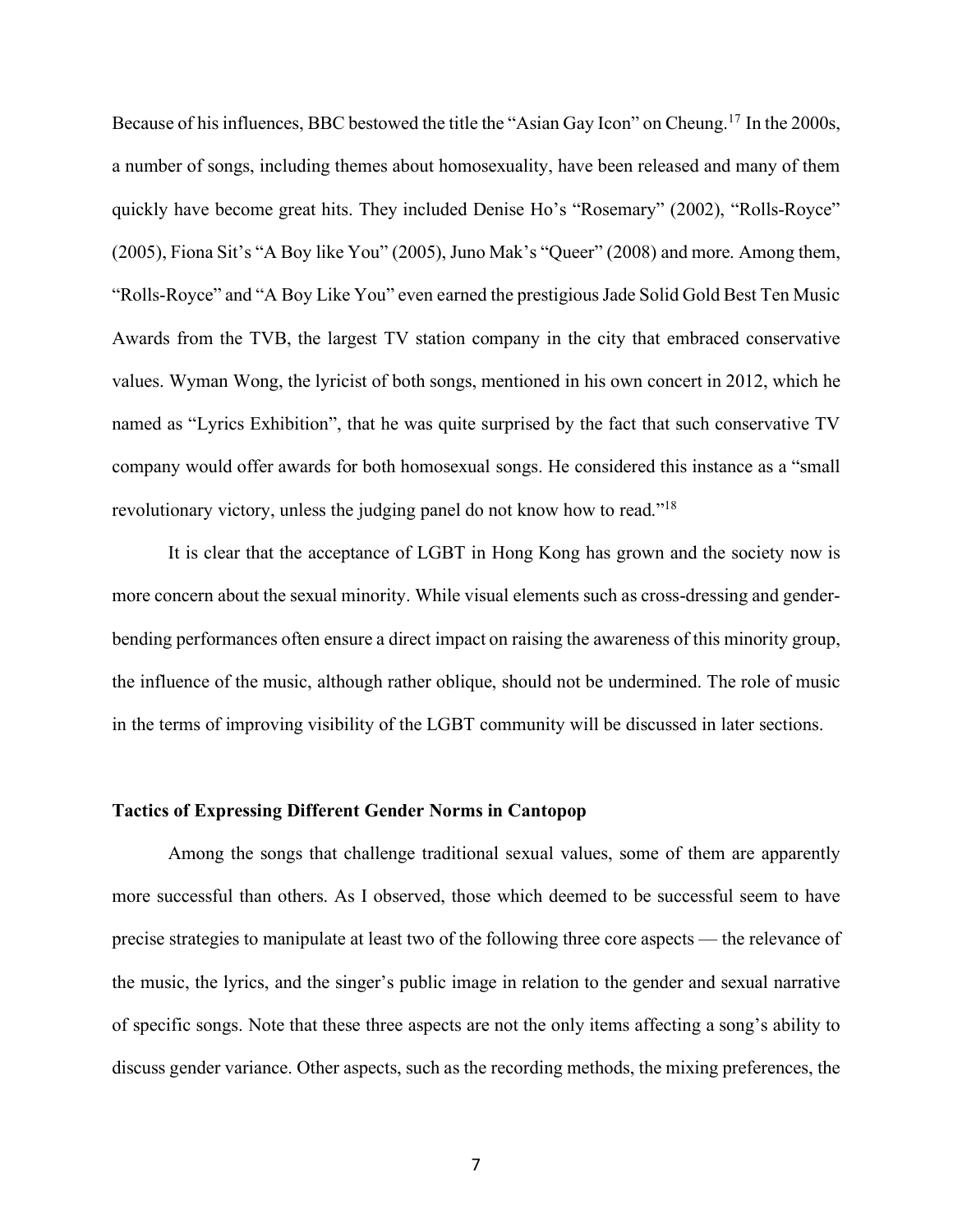marketing strategies, would also affect a song's gender expressing ability. However, the three core aspects have far more direct and significant influences to a song's gender narrativity than other aspects do. This is simply due to the fact that the core aspects are the most straightforward information that audience would first receive upon hearing a song. In this section, a few songs will be critically examined to reveal the different strategies of operating these aspects in order to negotiate gender. But before diving straightly into the song analysis, it would be helpful to illustrate the general style of Cantopop since the late 80s in order to provide a comprehensive understanding of the Cantopop landscape.

Starting from the 80s, the style of Cantopop became highly westernized. Wai Chung Ho further elaborated on the aforementioned James Wong's point about the western pop domination. She stated that the Cantopop since the 60s "has subsumed a range of influences from the USA, Britain, Japan and Taiwan."19 She also mentioned a lot of local singers sang Cantonese cover version of western pop songs rather than the original English version as a "struggle for authenticity" and local identity.20 Although her point here is not discussing about the style of Cantopop but suggesting the local identity crisis under the globalization of music genre, her observation does indirectly point out that Hong Kong audiences are accustomed to the "style" of western pop music. The "style" here does not mean a specific music genre such as rock or country. Instead, it implies the common music features, such as functional harmonies, regular meters, regular melodic phrasings, regular verse-chorus structure and more, that found in many western pop genres. Under the effect of globalization, the Cantopop industry actually realizes audiences' preferences of western music. The traditional Chinese and Cantonese opera elements are seen as, in James Wong's word, out of fashion.<sup>21</sup> For commercial purposes, the industry starts promoting songs that have lyrical tunes. Almost all of them are framed with conventional western harmonic structure of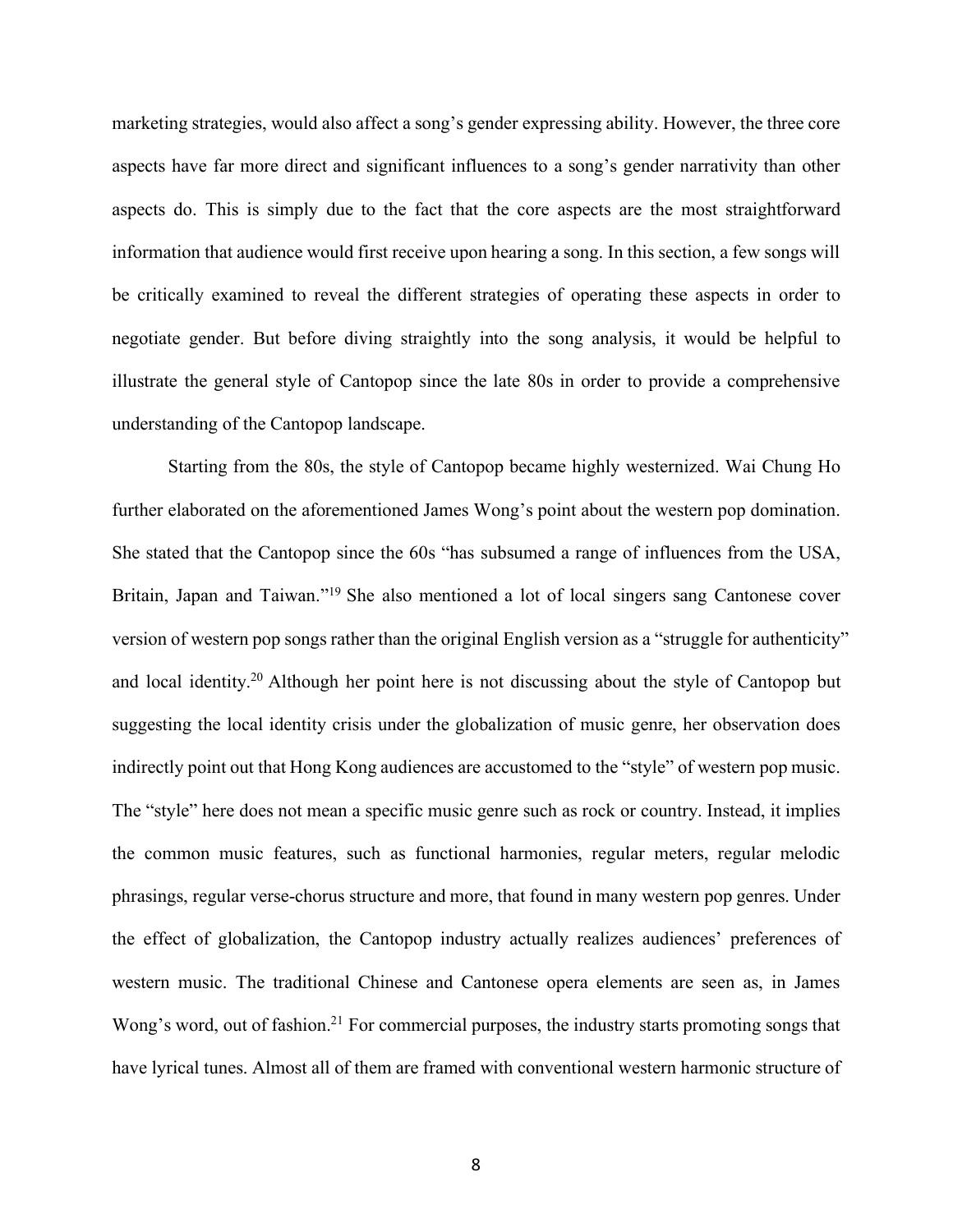I-IV-V-I and are in the conventional verse-chorus form. This westernized style has dominated the local market since the 80s. It is worth mentioning that the local Cantopop industry also depends on the market of Mainland China and Taiwan. In the late 70s to 80s, most westernized products were seen as highly fashionable in Mainland China due to the country's recent economic reform and opening up to the west. Cantopop was one of the westernized products that were more geographically accessible, thus it was largely consumed by Mainland Chinese even if they did not speak and understand the Cantonese language. This economic environment encouraged the local pop industry to produce even more songs in the westernized style. Eventually, this type of western influenced songs became overly commercial and lost their freshness as they flooded the Cantopop market. Yiu Wai Chu named this phenomenon as "the homogenization of mainstream Cantopop."22 And Wai Chung Ho described these songs as "formulaic ballads and brain-dead dance tunes."<sup>23</sup> Nevertheless, songs in this style are still profitable due to their accessibility although the audience soon began to demand more varieties in music style.

In terms of gender negotiating, the highly formulaic Cantopop seems not unique enough to be relevant to gender implication. However, rather than taking the role of direct gender implicating, the tunes can make use of their commerciality and take on another role to spread the idea of sexual and gender variance. Its effect can be quite significant. This role will be further discussed later in this section. Furthermore, not every Cantopop song is composed in the formulaic style. The Tat-Ming Pair is one of the rare examples in the Cantopop circle in which the band produced nonmainstream music. Its songs could be considered some of the best music examples in negotiating gender by manipulating the three core aspects tactically. As the band that has created the first homosexual song in the Cantopop history, the Tat-Ming Pair basically established a model of blurring genders for songwriters of later generations. Their best-known song about gender and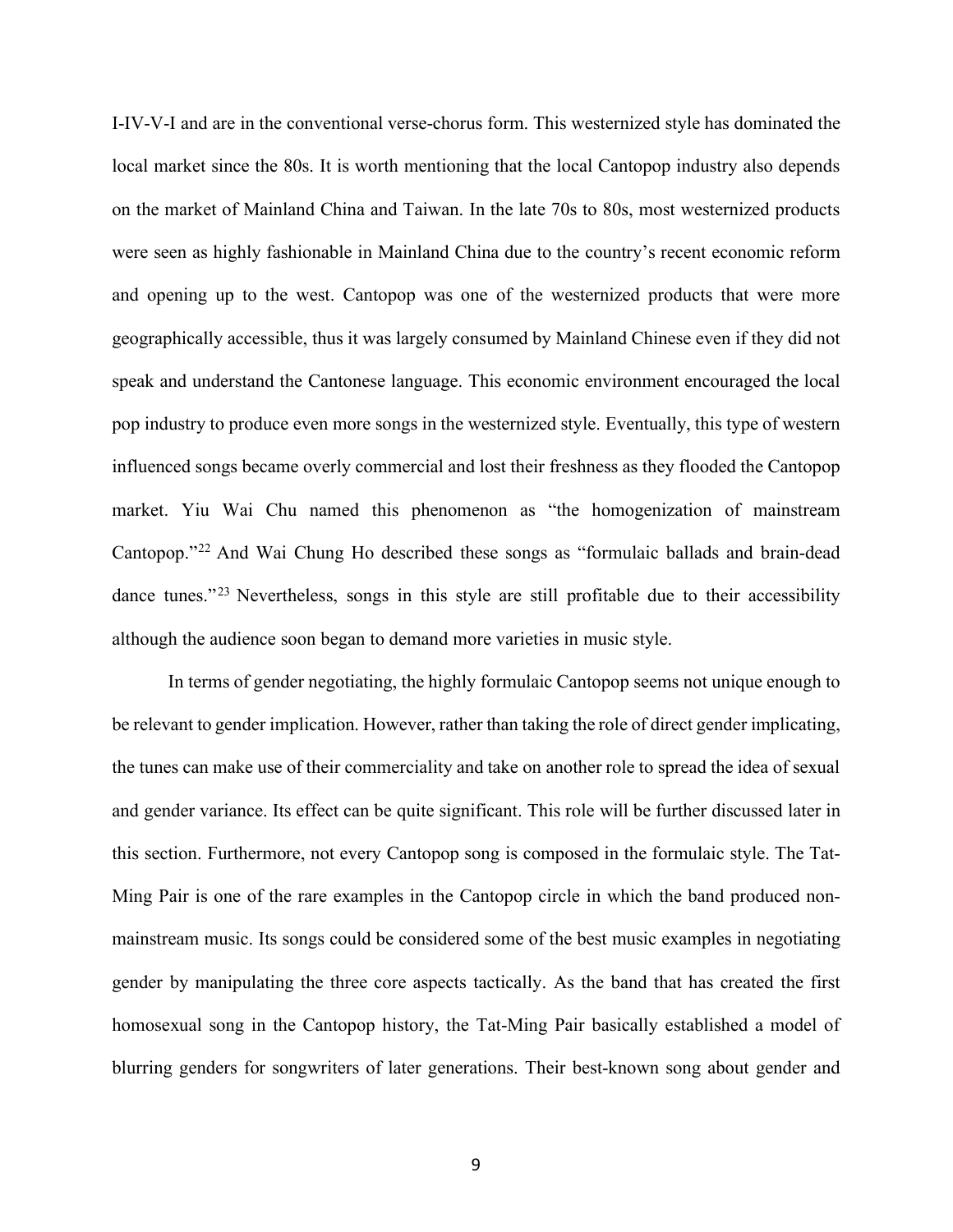sexual variance, besides the "Forbidden Color" (1988), perhaps should be the "Forget He or She" (1989.) Chow Yiu-Fai penned the lyrics for the song. As a veteran lyricist as well as a professor in creative writing and humanities, Chow acknowledged that he was aware of the sexuality discourse at the time and hoped to express his thought through songs.<sup>24</sup>

| Forgot how "she" looks                      | 忘記她 是那麼樣  |
|---------------------------------------------|-----------|
| Only remember in the air                    | 只記起風裡淌漾   |
| the rosy fragrance of the hair              | 玫瑰花盛開的髮香  |
| Forgot how "he" looks                       | 忘記他 是那麼樣  |
| Only remember on the shoulder               | 只記起寬闊肩上   |
| the livid tattoo of a portrait              | 紋上鐵青色的肖像  |
| (Verse 1 from "Forget He or She")           |           |
| Who I love is "she"                         | 愛上是她      |
| It's "he." it's "she" who gave me happiness | 是他是她給我滿足快 |

| VV HULLIUVU IO DIIU                         | ''々 上 ストー メルリ                                                                                                                                                                                                                                                                                                                                                                           |
|---------------------------------------------|-----------------------------------------------------------------------------------------------------------------------------------------------------------------------------------------------------------------------------------------------------------------------------------------------------------------------------------------------------------------------------------------|
| It's "he," it's "she" who gave me happiness | 是他是她給我滿足快樂                                                                                                                                                                                                                                                                                                                                                                              |
| It's that beautiful sense                   | 是那份美麗的感覺                                                                                                                                                                                                                                                                                                                                                                                |
| Who "she" loves is me                       | 愛我是她                                                                                                                                                                                                                                                                                                                                                                                    |
| What is "she," I don't care                 | 什麼是她不理上演那幕                                                                                                                                                                                                                                                                                                                                                                              |
| Forgot "he" or "she" unconsciously          | 忘記他是她不知覺                                                                                                                                                                                                                                                                                                                                                                                |
|                                             |                                                                                                                                                                                                                                                                                                                                                                                         |
|                                             | $(\bigcap_{i=1}^{n} \dots \bigcup_{i=1}^{n} \bigcap \bigcup_{i=1}^{n} \dots \bigcup_{i=n}^{n} \bigcup_{i=1}^{n} \bigcup_{i=1}^{n} \bigcup_{i=1}^{n} \bigcup_{i=1}^{n} \bigcup_{i=1}^{n} \bigcup_{i=1}^{n} \bigcup_{i=1}^{n} \bigcup_{i=1}^{n} \bigcup_{i=1}^{n} \bigcup_{i=1}^{n} \bigcup_{i=1}^{n} \bigcup_{i=1}^{n} \bigcup_{i=1}^{n} \bigcup_{i=1}^{n} \bigcup_{i=1}^{n} \bigcup_{i$ |

(Chorus from "Forget He or She")

(Original Chinese lyrics)

Chow's lyrics are always poetic and even sometimes abstruse. In "Forget He or She," Chow tried to eradicate the line between a male and a female and illustrated a fluid gender situation. He said in an interview that everyone knew the world is complicated, so he would just embrace the complication and not try to pen a simple naïve love song.25 In fact, when the album was first released, the CD booklet showed that Chow left all the pronouns blank in the verses of the lyrics. In Cantonese, the pronouns "he" and "she" are both pronounced as "ta". By leaving them blank, audience would have no clue whether Chow was describing a male "ta" or a female "ta". Therefore, Chow further liquified the differentiation between the two traditional genders. Indeed, Chow admitted he did not want to distinguish between male and female because the traditional definition of gender was not clear after all. 26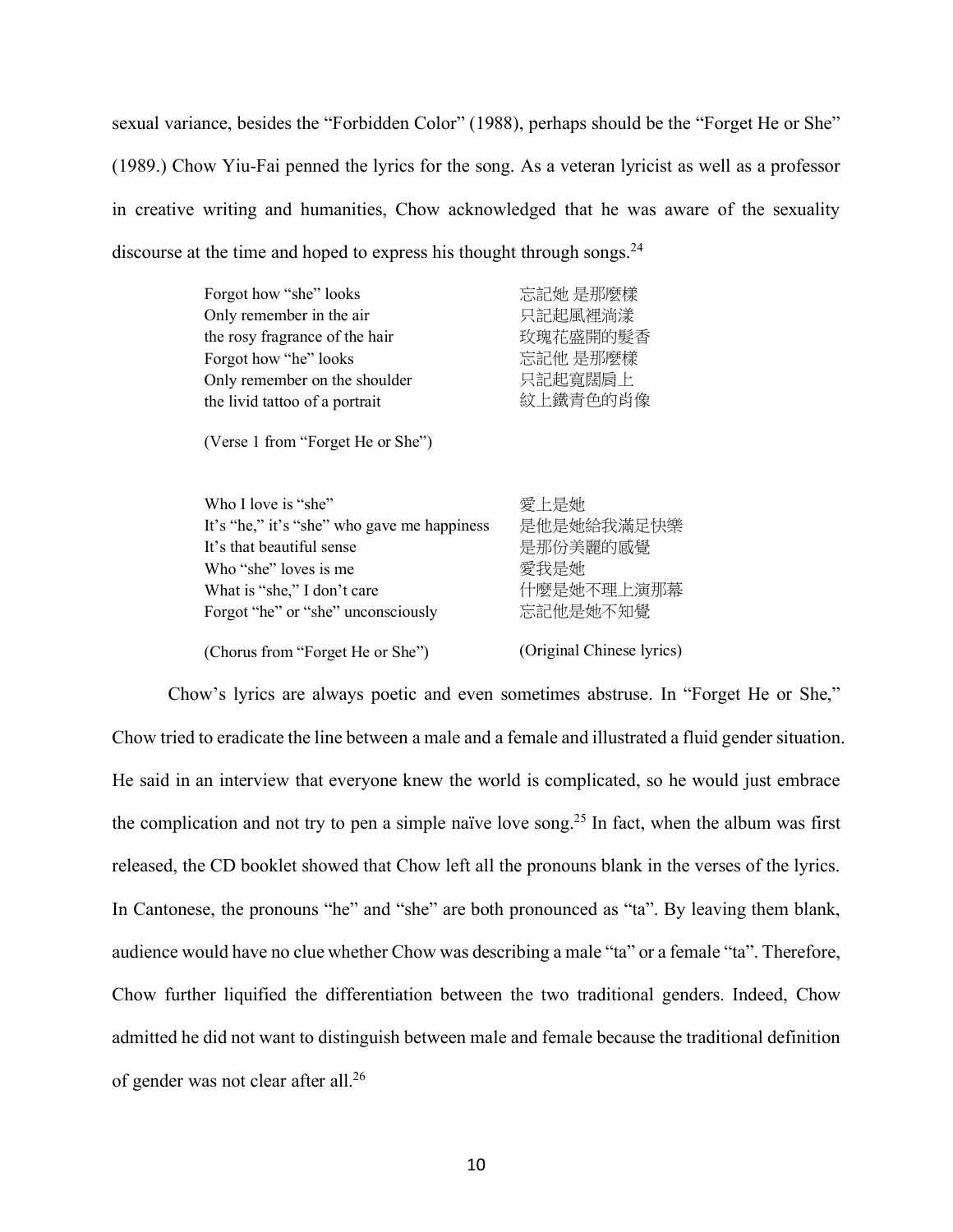Besides the lyrics, the music of this song is another artistic creation. The Tat-Ming Pair earned their place in the Cantopop circle as the only avant-garde electronica band. Heavily influenced by British trip hop bands such as the Portishead, its music is often considered as nonmainstream and experimental. Tats Lau, the other member in the Pair, composed the music for "Forget He or She." Lau used a Chinese pentatonic scale for the melody but he structured the scale in a quasi-western way. The melody shows tonic-dominant relation of the western music theory. Quasi-cadences can also be found throughout the song. Wide and slow glissandi are also tactically employed in the music to weaken the "cadential" moments and to create uncertainties. This style of weaving between Chinese and Western music elements evokes instability which somehow resemble the characteristic of gender fluidity. Lau also made use of triplets to displace the natural accents in the Cantonese language to give the music eccentricity. Furthermore, the music is almost utterly situated in the mid to high register. The only bass part is the double bass line played entirely with pizzicato. By undermining the bass part, the music gives out a sense of floating in between masculinity and femininity. Lau's compositional treatments to the music resonates with Chow's fluid lyrics very well.

While the lyrics and the music are deliberately created to suit the theme of liquified gender, the public image of the lead singer Anthony Wong also contribute to this narration. The society was still very skeptical about homosexuality when this song came out back in the late 80s. Most male celebrities at that time displayed traditional masculinity. But for Anthony Wong, not only in this music video, but also in the real life, he demonstrated feminine masculinity. His shoulder-long hair, his soft speaking tone and his slim body shape defied the local understanding of masculinity under the traditional Chinese value. He projected an elegant temperament that was usually not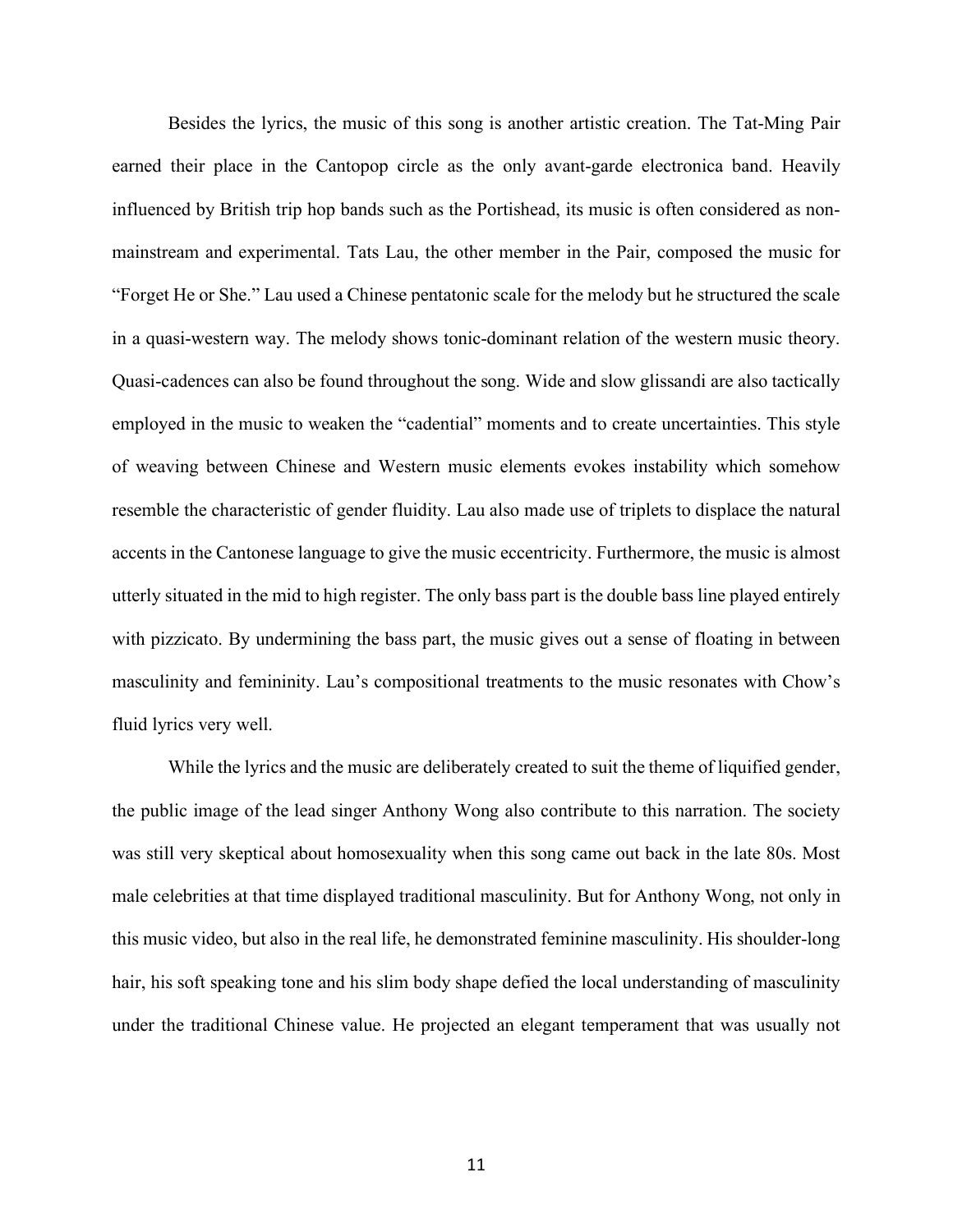found in any other male celebrities (except for Leslie Cheung) at the time. This strangely unique image made him stand out from other singers and quickly rose to the top in the Cantopop circle.

"Forget He or She" is a very successful song in challenging traditional gender norms. The artiness of the lyrics and the music, and the singer's unconventional masculinity image display strong connection towards the gender variance theme. These three cores aspects complement each other and they turn the song into a classic in the category of gender negotiating Cantopop.

Some songs take another strategy to manipulate the core aspects. For instance, Fiona Sit's "A Boy Like You" (2005), another classic, only utilizes two of the three cores to imply gender. Wyman Wong penned the lyrics for the song. Wong is famous for his story-telling ability. In this song, he portrayed a teenage girl realizing a boy she loved did not love girls. It is in fact a clichéd puppy love story with a homosexual twist. The lyrics is nothing artistic compare to that of "Forget He or She." However, it is down-to-earth and is straightforward. This story framed homosexuality in a normal daily-life setting, making the lyrics easy to resonate with the song's target audience, which consists mostly of teenagers.

| It's like the worst love fantasy in the world   | 像個世上最壞 愛情童話               |
|-------------------------------------------------|---------------------------|
| I'm the one who match you the most              | 最襯你那個是我                   |
| If this means love we still                     | 就算都算相愛 仍然沒法               |
| be like sister and brother                      | 比兄妹浪漫更多                   |
| You said hanging or dining out with me          | 共我繼續約會 喝茶談天               |
| is better than doing the same thing with him    | 你說勝過了共他 一起消磨              |
| Why could he take the throne finally            | 為何他會 得到寶座                 |
| while I am the one who can only sit next to you | 長伴身邊的卻是我                  |
| (Chorus 2 from "A Boy Like You")                | (Original Chinese lyrics) |

Similar to the lyrics, the music of the "A Boy Like You" is not artistic at all. The composer Jones Chui is known for his talent to write commercial tunes. And in fact, "A Boy Like You" is obviously one of those written in the clichéd formulaic style. Jones Chui did not attempt to use any music elements to illustrate gender related theme as Tats Lau did in "Forget He or She." But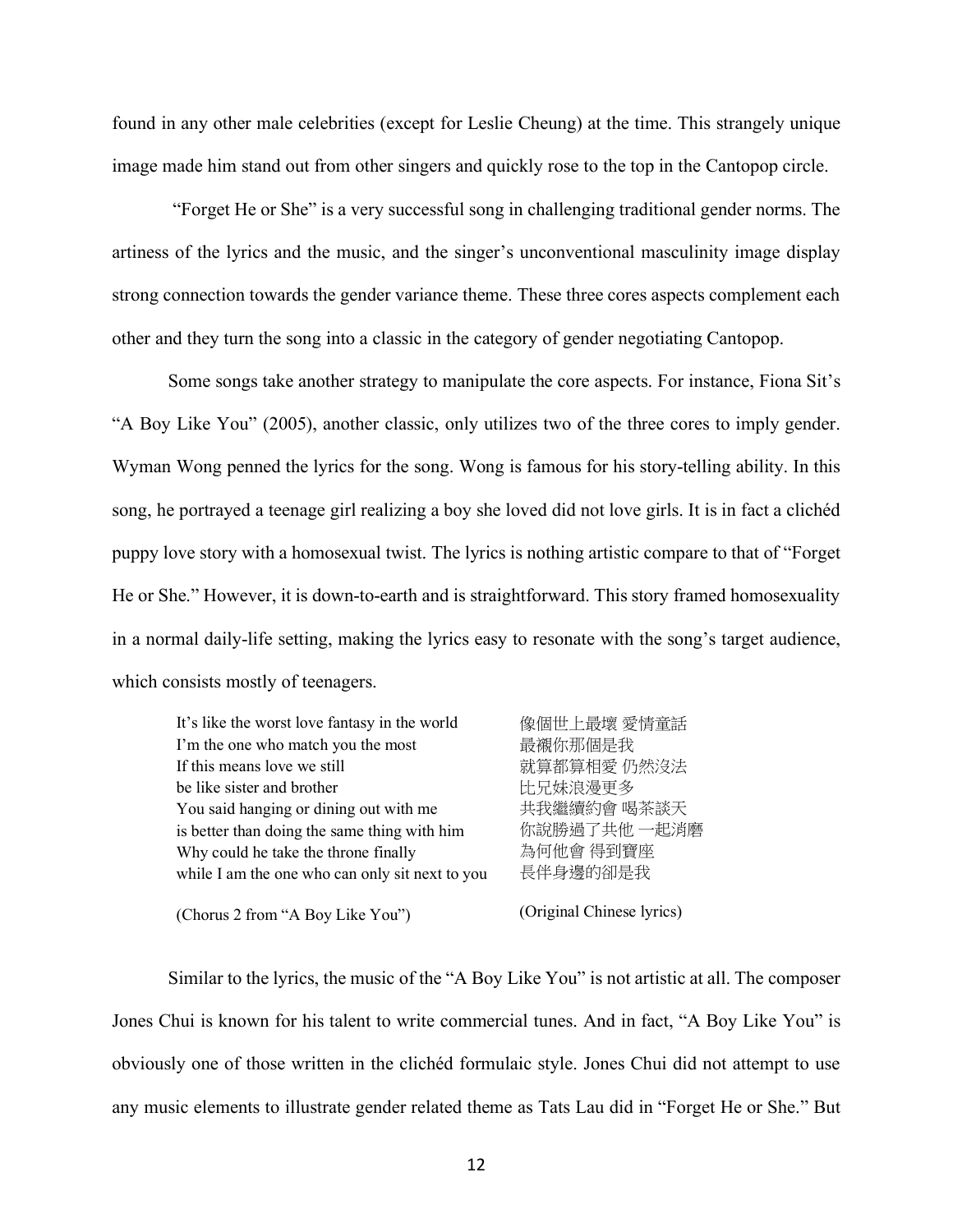this does not mean the music is not carrying any gender negotiating function. As mentioned above, the formulaic tune can take on another role to express gender variance. One should be aware that Cantonese is a tonal language. The special relationship between the Cantonese tones in the lyrics and the tune of the music makes the song a powerful tool in terms of spreading the idea of homosexual love. The nine tones in the language roughly resemble the tones in a western music scale. This means, for Cantonese speaker, one can approximately get the melody of music just by reading the lyrics. Likewise, listening to the music itself would also recall the lyrics. If the tune spreads very quickly across the community, so do the lyrics.

It is also worth mentioning that due to the tonal nature of the language, lyricists usually wait until the music demo is done before they start writing their words. They need to use the words and characters that fit the tones or intervals in the melody. Or else, the meaning of the lyrics would be altered if the words are assigned to wrong tones. Therefore, usually, most lyricists have to be aware of the artistic potential of the given melody. Their lyrics have to match the character of the music. For music that are more artistic, such as those from the Tat-Ming Pair, lyricist may have rooms to create more artistic works. For music that create for commercial purpose, such as "A Boy like You," lyricists cannot write excessively artistic lines over the melody, or the song will lose its commerciality. In the case of "A Boy like You", the cliché-ridden content of the lyrics works with the commerciality of the music very well. Not surprisingly, "A Boy Like You" quickly becomes a big hit after its release.

The establishment of Fiona Sit's queer image is rather unusual. Her sexual orientation is not explicitly clear at the time she released "A Boy Like You." In fact, Sit had publicly denied that she is a lesbian. However, there were a lot of rumors about her being very close to another woman at that time. These rumors were spread through local gossip magazines which were highly popular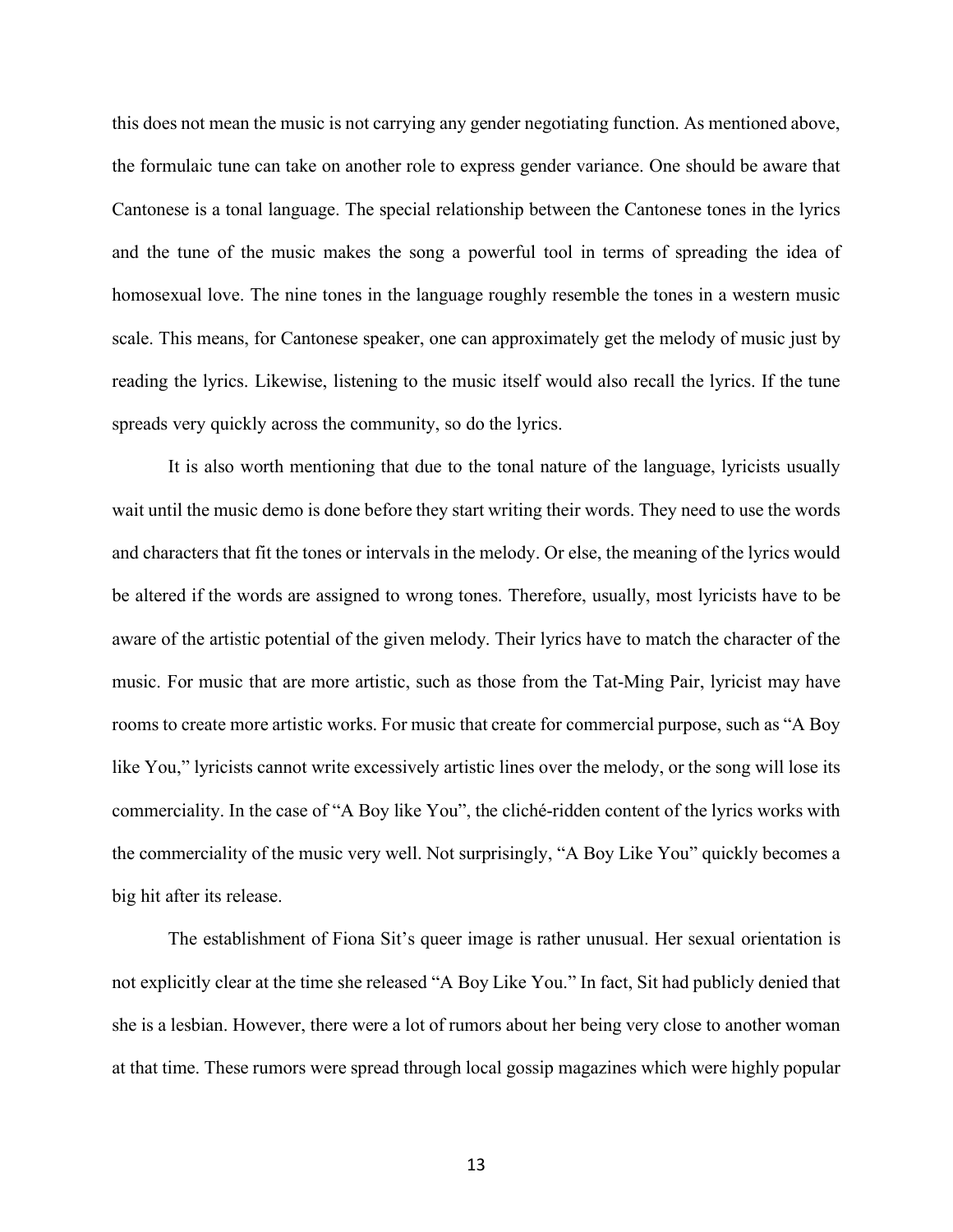and were widely circulated among local communities. For Sit, even though she did not actually come out, her situation could be, according to a local sociologist Denise Tang, "understood as a form of coerced coming out."27 Tang pointed out that local gossip magazines play a dual role in the society for "stereotyping and normalizing lesbian relationships."28 Nevertheless, in Sit's case, it does not matter whether the intention of these magazines is to stereotype or to normalize her "lesbianity," it does help to boost the queer image of Sit. Thus, her public image became relevance to the homosexual theme in song. This increased the song's persuasiveness of homosexual love.

The three core aspects in "A Boy Like You" are operated in a different way than those of "Forget He or She." While the lyrics and the singer's image are operated as straightforward vehicles for implying sexual and gender variance, the music is not manipulated as a direct gender negotiation element. Rather, it is operated as a supportive agent to recall the homosexual lyrics due to its relation with the tonal Cantonese language. This song is now considered to be another classic in the gender discussion category. It demonstrates that by manipulating the three core aspects with precise strategies, even songs that are meant for commercial purpose can be turned into a successful gender negotiating tool.

Some songwriters and singers are quite ambitious to create great gender negotiating songs. However, due to untactful strategy employments, quite a number of their songs fail to offer a comprehensive gender challenging function. Juno Mak's "Androgyny" (2010) is considered to be one of the unsuccessful attempts. Although this song gains some popularity, it never becomes a big hit. Even though Mak managed to ask Chow Yiu-Fai to pen the lyrics, the lyrics alone does not have enough convincing power to turn the song into a classic.

| Lend me your high heels for two days          | 你的高踭 借給我踩兩天  |
|-----------------------------------------------|--------------|
| then I hope I'll have your though in my heart | 然後期望我心裡就有你的事 |
| maybe even becoming transsexual               | 或者會變性        |
| if you come closer to me.                     | 當你接近我一點      |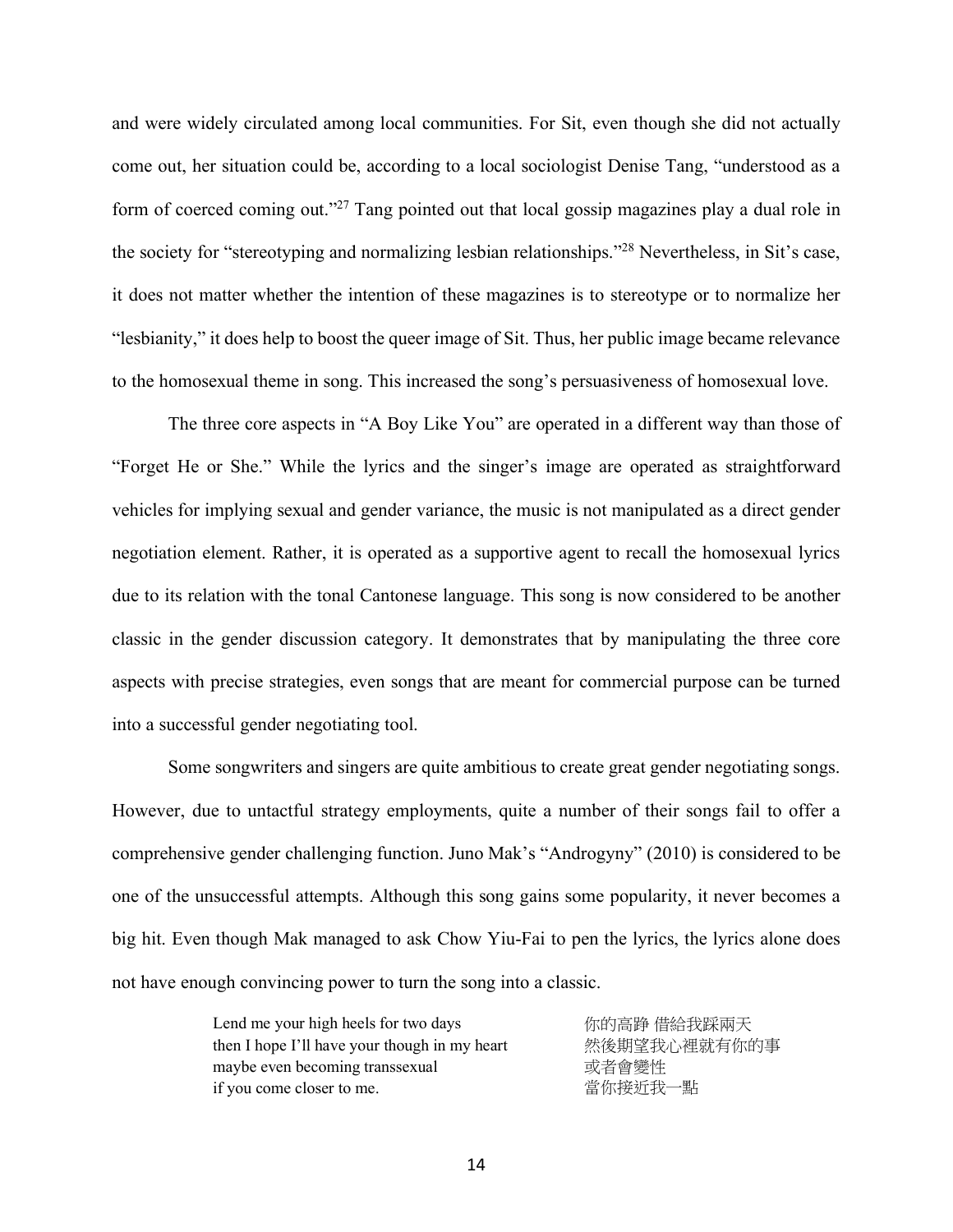| Lend you my beard for two days                        | 我的鬚根 借給你穿兩天 |
|-------------------------------------------------------|-------------|
| Is the only way to understand your thought            | 難道要換性別      |
| is to change my sex?                                  | 至參透你思念      |
| I'd rather being so closed to you                     | 寧願接近到       |
| until we don't have to speak to understand each other | 不靠說話也知      |
|                                                       |             |

(Chorus 2 from "Androgyny")

(Original Chinese lyrics)

As usual, Chow's lyrics is highly artistic. Chow wants to express his thought of the unimportance of gender differentiation. The lyrics somehow recalls the theme of the "Forget He or She," which is also about eradicating the distinction between two sexes. In fact, Chow is rather consistence in maintaining the idea of gender undifferentiation. This theme has been recurring in Chow's other artistic works such as his own poem collection, which he also named it as "Androgyny." The lyrics of "Androgyny" obviously display Chow's another artistic approach to the gender variance theme.

While the lyrics is artistic enough, the music could not keep up with the artistry of the lyrics. This is not to categorize the music into one of those of the "brain-dead dance tune." Indeed, the composer Vicky Fung is known for her trendy touch in her music. The song relies heavily on unresting rhythmic patterns and electronic manipulation. The music style actually might be considered as non-mainstream in the Cantopop market when the song was released in 2010. But this style has already been quite common in the western pop, which could be easily accessed through various means in Hong Kong. By looking into "Androgyny" using Wai Chung Ho's idea of Cantopop glocalization, the music might not be deemed as authentic for local audience because it sounds entirely westernized and lacks localized elements. <sup>29</sup> It might also be seen as failing to realize the city's unique "heterogeneity [and] hybridity."<sup>30</sup> Thus, for local consumers, the music does not seem to be artistic enough to carry the complicated social meaning in the lyrics. In this case, the music loses its potential to act as a direct gender implication tool.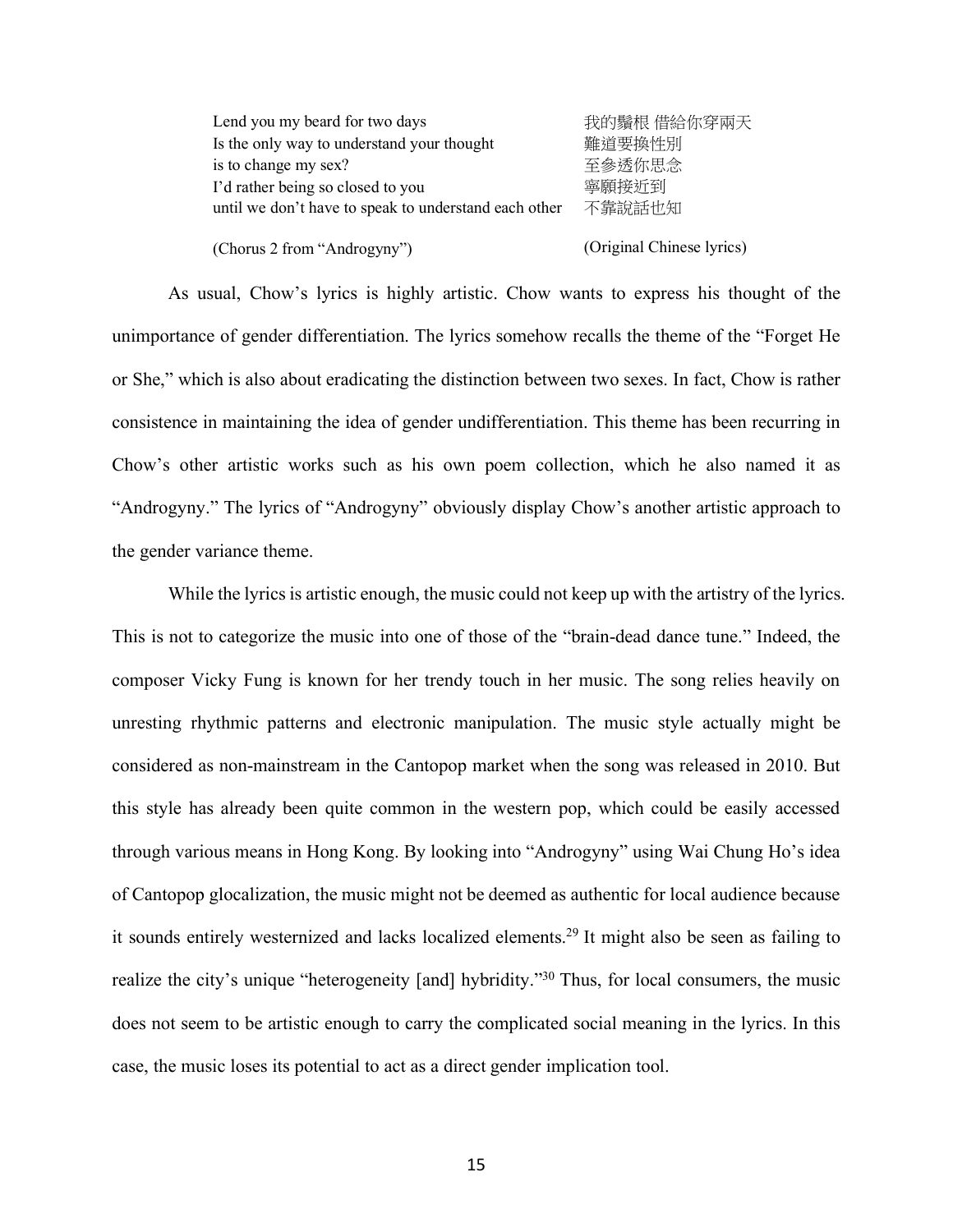Note that the tune of "Androgyny" is not cheesy at all comparing to many other Cantopop songs. The melody, especially that of the chorus, consists of a series of rapid repeated notes with occasional large leaps. Though this type of tone setting is not explicitly rare in Cantopop, it is definitely uncommon. It can undermine the commerciality of the music. But at the same time, the music could also lose its catchiness. Since the Cantonese is a tonal language, a simple phrase in daily conversation might already contain 4 to 5 tones. Hence, the melody with a lot of repeated notes would sound a little unnatural for native speaker. Because of this, the music of "Androgyny" also loses its potential to become a strong supporting role for spreading the gender variance content.

Another bad strategy in "Androgyny" resides in Juno Mak's public image. Mak was born in a wealthy family. His father is one of the most successful businessmen in Hong Kong. Since Mak had become a singer, he always got involved in negative incidents. Paparazzi continuously revealed his frequent changes of sex partners and girlfriends and shaped his image as a playboy. In this case, his utterly heterosexual image is completely out of sync with the androgynous image portrayed in the song. This hinders the song's ability of convey gender fluid ideas in the lyrics.

Mak's "Androgyny" actually has the potential to become a great gender negotiating song. Nevertheless, the singer or the producers did not make good decisions on the strategies of manipulating the core aspects. Two of the three aspects, the music and the singer's image, did not cooperate well with the gender theme, leaving the lyrics alone to fulfill the gender negotiating role. The function of the song is thus sitting somewhere in between gender negotiating and merely profit making. The song's goal of challenging gender is not promising. It is worth noting that despite its poor ability of displaying gender variance, "Androgyny" is in fact not a bad song. The music is very well structured and it serves the purpose of introducing the latest western trend into the Cantopop. It does not become extremely popular, but it is a game-changer for Juno Mak's career.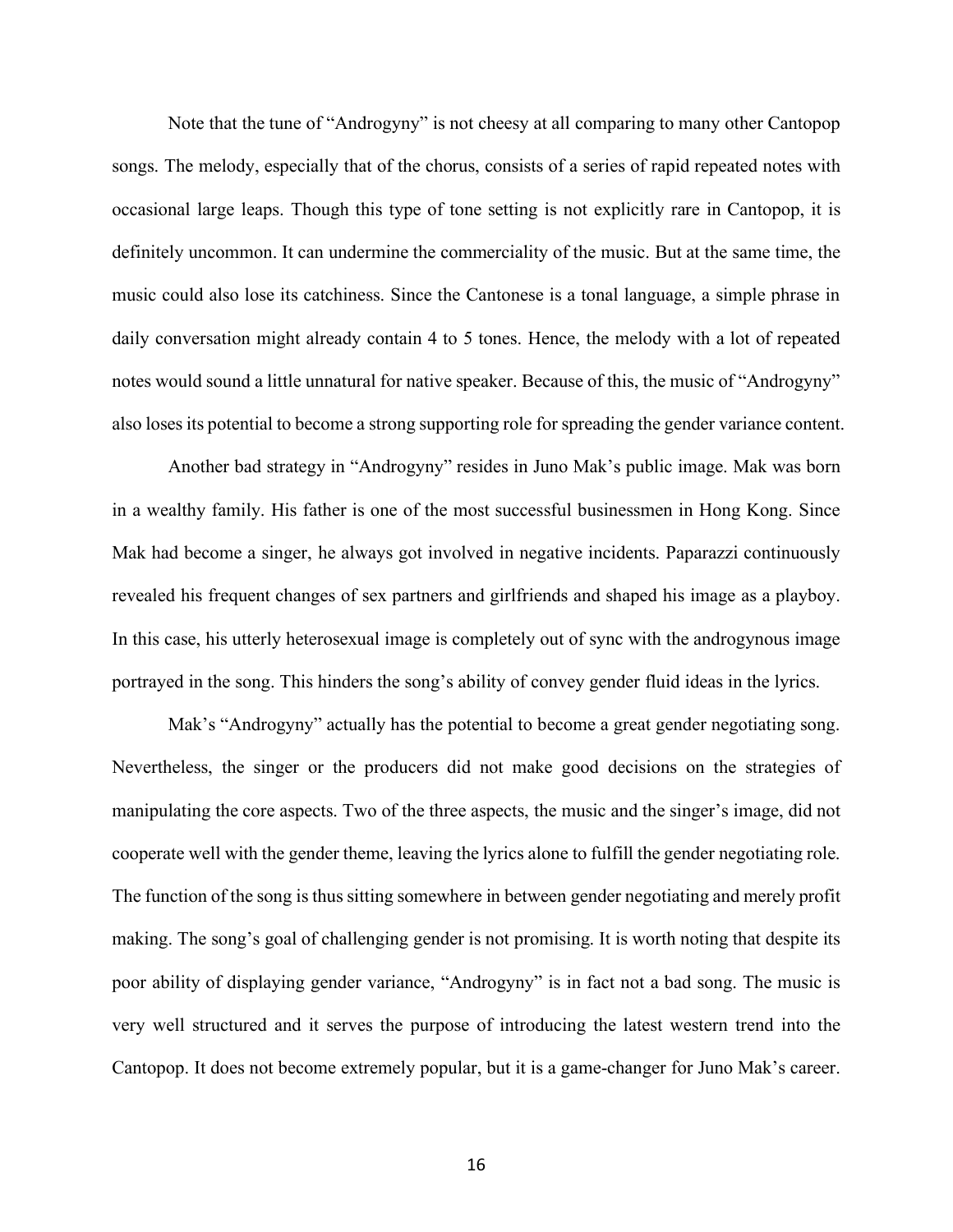After he released "Androgyny", Mak gradually changed from being a singer of merely commercial tunes into a singer who can take on more artistic songs.

#### **External Factors that Affect Cantopop Gender Expressing Capability**

Successful tactics of manipulating the three core aspects can ensure the gender negotiating ability of a Cantopop song. The effectiveness of this ability, however, not only depends on wise strategies, but also hinges on other external factors, such as social problems, marketing direction, political force, and more.

The social problems might be the most significant external factor of all. It can directly alter the effectiveness of a song's ability to exhibit gender variance. In his book *Lost in Transition: Hong Kong Culture in the Age of China*, Yiu Wai Chu subtly reveals that the nationality crisis emerged before Hong Kong's Handover to China in 1997 could directly affect how the audience perceive the meaning of a song.<sup>31</sup> Searching for own identity was a big discourse in the society before 1997. If the meaning of a song could be potentially read as a sign of identity negotiation, the song would most likely turn into a big hit since it would probably resonated with the mass population. Such songs include the Anthony Wong's "How Great Thou Art" (1991), Luo Dayou "Queen's Road East" (1990), and more. Yet, at the same time Chu's observation implies that a dominating social issue might mock the actual meaning of a Cantopop song. For example, if one re-analyzes the meaning of Tat-Ming Pair's "Forget He or She" (1989) under the nationality framework, he would in fact find the song extremely relevant to the society's nationality crisis. The "he" or "she" in the lyrics can be perceive as a metaphor for the Britain and the China. The constant weave between the Chinese and western music elements can also be read as the inconsistency or the uncertainty of local identities. Since the song resonates well with the current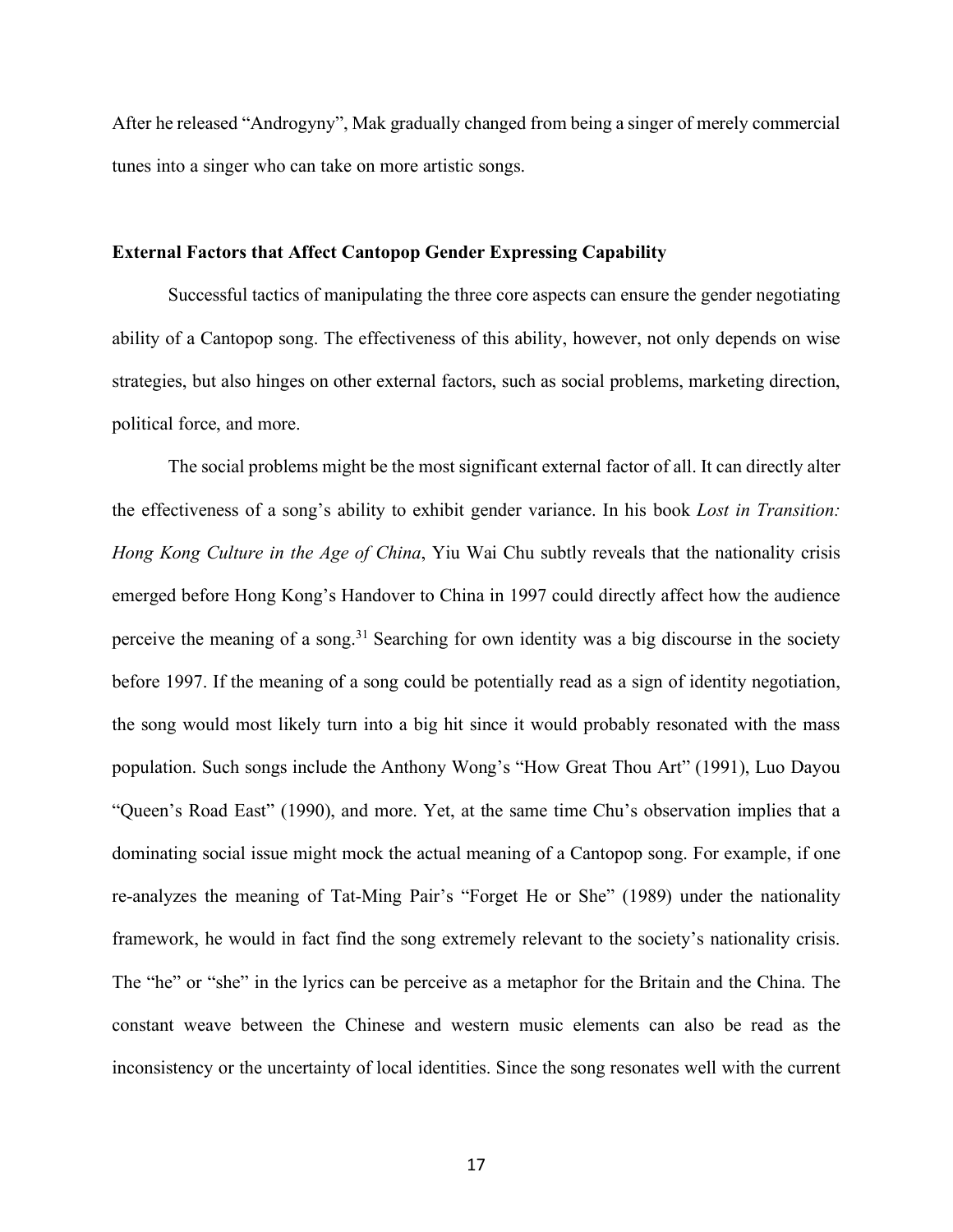social problems, its gender discourse might be mocked. Its gender relevance finally gets more attention after the city's nationality crisis faded away in the 2000s. If Chow did not explicitly explain his intention of the lyrics a few years after "Forget He or She" was released, this song might have a chance to become a classic of identity search rather than gender negotiation. Nevertheless, this phenomenon reveals that some songs, such as "Forget He or She," might have to wait for the fade of current social issues before they can serve their gender negotiating function.

Another external factor that hinders effectiveness of a Cantopop song's the gender negotiating ability would be the industry's marketing direction. As mentioned above, besides on the local market, the Cantopop industry also depends on the mainland China and the Taiwan market. While the Taiwan is more open to the ideas of gender variance, the mainland China basically bans all of those. In order to anchor in their positionsin the China market, large Cantopop companies are usually not willing to take risk to promote gender negotiating songs. Even if they have to promote one or two of these songs, they would apply certain measures to dilute the homosexuality in the song. Take "A Boy Like You" as an example. Despite the song's obvious homosexual messages, the production company decided to suit the music with a music video that does not display any homosexual elements. The video only consists of two protagonists, Fiona Sit and another man, and the scenes only portray their romantic meetings. The content of the video is nothing exciting compare to that of the music. Its clichéd heterosexual setting mitigates the song's homosexuality.

The local political forces, though their significance is less than that of the social problems, still possess some indirect of influences to the effectiveness of gender challenging through a song. The two opposite political forces in Hong Kong are the pro-Beijing camp, which embraces the traditional Chinese value, and the pan-democratic camp, which are more open to liberal ideas,

18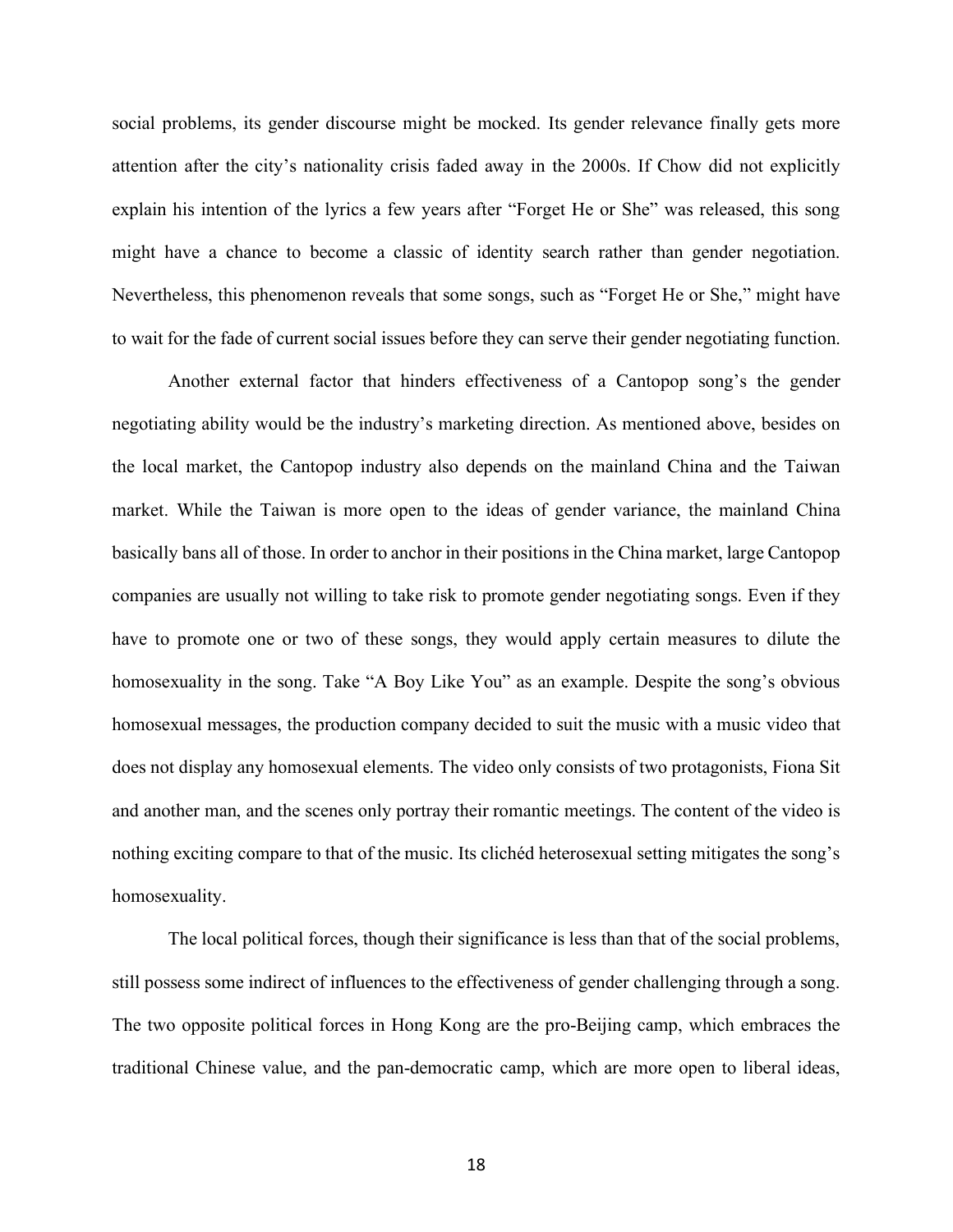including the idea of gender and sexual equality. In 2012 when Anthony Wong and Denise Ho came out, they quickly affiliated themselves with the pan-democratic camp, making themselves easy targets for the opposite party to attack. People who support the pro-Beijing camp would simply turn away from the singers' music. For the companies which signed these singers, they just canceled their contract because associating with the pan-democrats clearly means losing the China market. In this case, Wong and Ho lost a lot of audience. With much less audience listen to their gender-themed song, the effectiveness of the song's ability to spread the idea of gender variance would no doubt be lower.

These external factors can affect a song's capability to negotiate gender as much as a tactful strategy of manipulating the aforementioned core aspects can. One should not underestimate the influences of them. But, this is not to say that the external factors and the tactful strategy are on the same level of importance. It is because they are affecting a song on different levels. No matter how the external factors are manipulated, they cannot give a song the ability of negotiating gender. They can only affect the effectiveness of that ability. Thus, in order to discuss the effect of these factors on a song, the song must first possess the gender negotiating ability. In the other words, the three core aspects of that song must have been strategically manipulated on the first place.

### **Conclusion**

Until now, many local scholars have already demonstrated that pop culture can greatly influence the society's perception towards the LGBT community. Visual elements such as cross dressing often immediately stir up storms of controversies among the society and often receive immediate responses. For examples, Luo Feng stated in her book about Leslie Cheung that his cross-dressing performance in the concert in 1997 inspired other singers to imitate his dress code. 32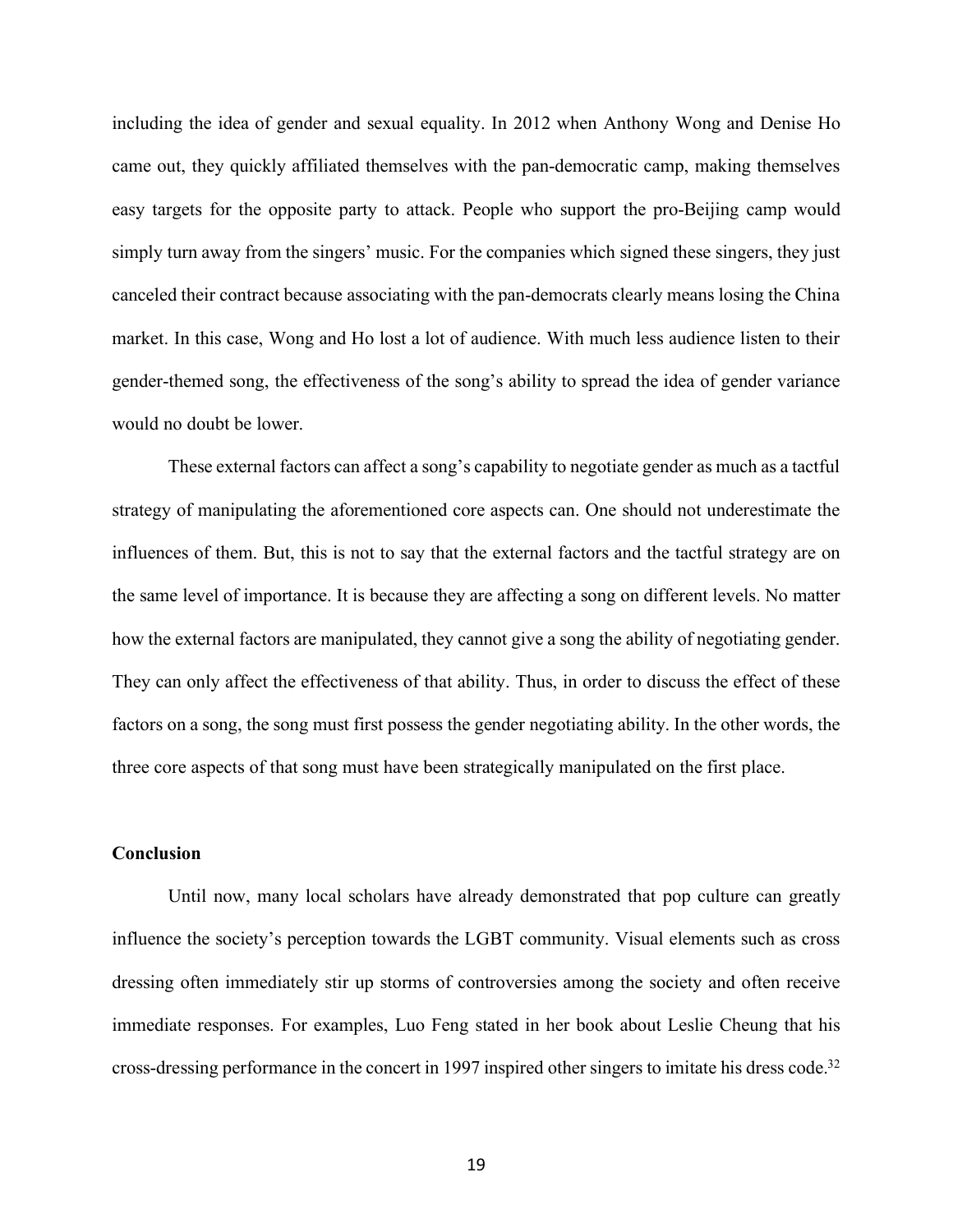Aaron Kwok and Nicholas Tse had worn a black dress in public events, and Andy Lau wore a traditional Chinese woman clothing in his concert.<sup>33</sup> These immediate responses suggested that visual element is a strong main force to negotiate gender and sexual identity through the Hong Kong society. Contrary, the Cantopop, which is the aural element, did not and could not stimulate immediate reactions. In fact, it seems to act as a strong supportive role and to aim for a long-term goal of gender or sexual equality. With the effects of some external factors, after a Cantopop song is released, no matter it is as artistic as "Forget He or She," or as accessible as "A Boy Like You," it has no doubt that the audience need time to explore the meaning in the music and the lyrics. Using music to mediate the idea of different gender and sexual norms into the society is also a slow and sustaining business.

Of course, only using Cantopop as a gender negotiating agent cannot pull Hong Kong towards the goal of achieving gender and sexual equality. Every device, such as gender bending visual element, and authority, such as LGBT activist group or political forces, has their own role in improving the visibility of the LGBT community. As long as all these forces are manipulated in a right way, the society will eventually achieve the goal. Until 2019, Hong Kong still have not established any anti-discrimination laws to shield the sexual minorities. But at least, the treatment towards LGBT community is a lot more positive that it was in the 90s.

#### **Notes**

 $\overline{a}$ 

<sup>1</sup> Yan-Shan Xian. "Zhang Guorong Deng Bbc Bei Feng "Asia Gay Icon" Tongzhi Piangquan Xianqu Chongchu Guoji [Leslie Cheung Named as "Asia Gay Icon" by the Bbc, the Pioneer of Gay Rghts Activist Goes to the International Stage]." HK01 2018. Accessed 18 April 2019,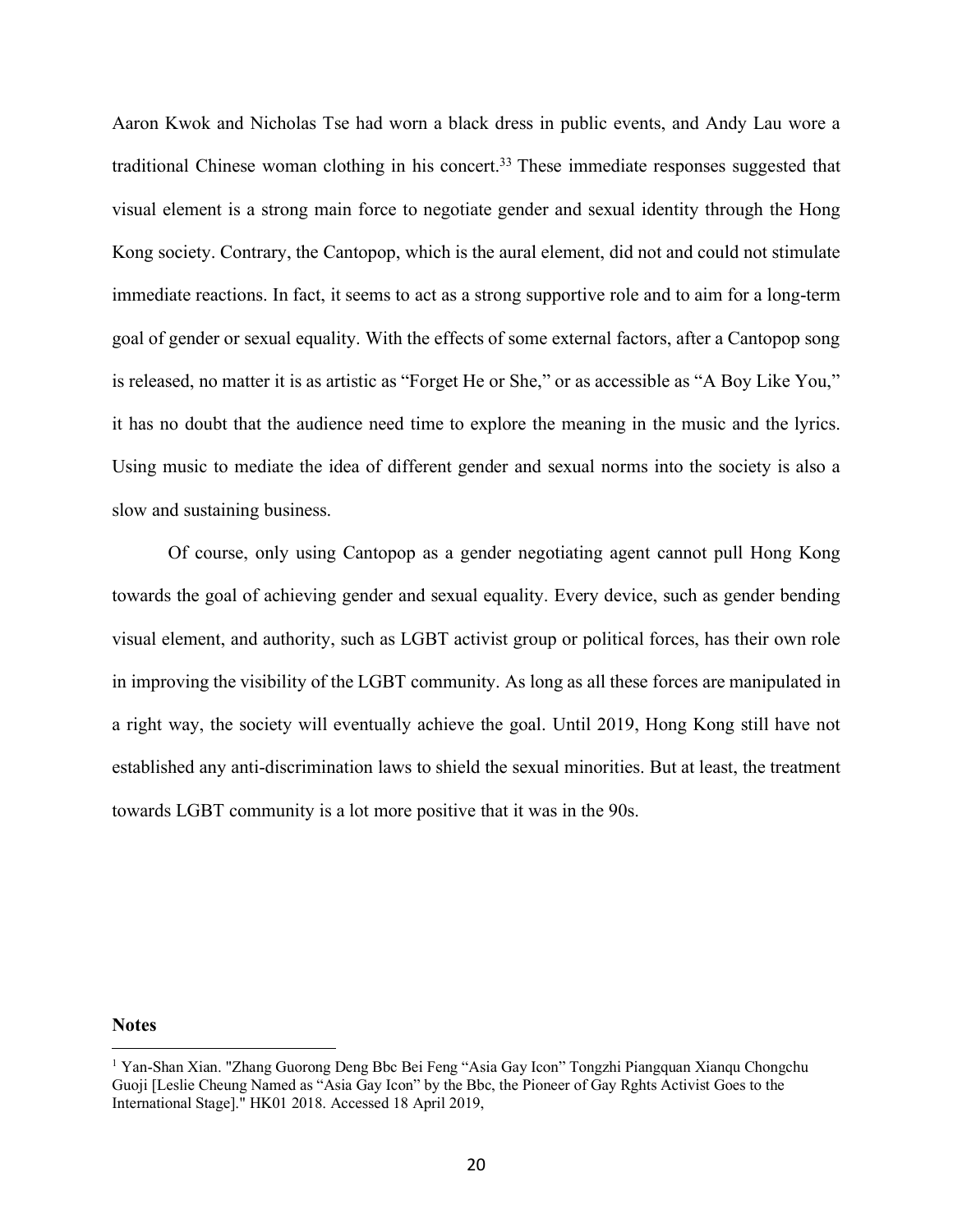$\overline{a}$ https://www.hk01.com/%E5%8D%B3%E6%99%82%E5%A8%9B%E6%A8%82/176799/%E5%BC%B5%E5%9C %8B%E6%A6%AE%E7%99%BBbbc%E8%A2%AB%E5%B0%81-asia-s-gay-icon- %E5%90%8C%E5%BF%97%E5%B9%B3%E6%AC%8A%E5%85%88%E9%A9%85%E8%A1%9D%E5%87%B A%E5%9C%8B%E9%9A%9B.

<sup>2</sup> Natalia Chan. "Queering Body and Sexuality: Leslie Cheung's Gender Representation in Hong Kong Popular Culture." In *As Normal as Possible*, edited by Ching Yau. Hong Kong: Hong Kong University Press, 2010. 144-6.

<sup>3</sup> Richard Corliss. "Forever Leslie." Time. 7 May 2001.

<sup>4</sup> Gwyneth Ho. "Leslie Cheung: Asia's Gay Icon Lives on 15 Years after His Death." BBC News. Last modified 2018. Accessed March 5, 2019. https://www.bbc.com/news/world-asia-china-43637749.

<sup>5</sup> Josephine C.J Ho. "Edison Chen's Sex Photos and Internet Policing: "Society Must Be Defended?"." Taiwan: A Radical Quarterly in Social Studies 70 (2008): 335-78.

<sup>6</sup> Chan, "Queering Body and Sexuality: Leslie Cheung's Gender Representation in Hong Kong Popular Culture." 148.

<sup>7</sup> Travis Kong. "A Fading Tongzhi Heterotopia: Hong Kong Older Gay Men's Use of Spaces." Sexualities 15, no. 8 (2012): 896-961.

<sup>8</sup> Rachel Mok. "Life as a Rainbow: Canto-Pop Singer Denise Ho on Coming Out." South China Morning Post2013. Accessed 27 April 2019, https://www.scmp.com/lifestyle/article/1297720/life-rainbow.

<sup>9</sup> Jum Sum Wong. "The Rise and Decline of Cantopop: A Study of Hong Kong Popular Music (1949-1997)." phD diss., University of Hong Kong, 2003.

<sup>10</sup> Chan, "Queering Body and Sexuality: Leslie Cheung's Gender Representation in Hong Kong Popular Culture." 147.

<sup>11</sup> Yiu-Wai Chu. *Hong Kong Cantopop: A Concise History*. Hong Kong University Press, 2017. 31-3.

<sup>12</sup> Wong, "The Rise and Decline of Cantopop: A Study of Hong Kong Popular Music (1949-1997)." 38-54.

<sup>13</sup> Wai-Chung Ho. "Between Globalisation and Localisation: A Study of Hong Kong Popular Music." Popular Music V22, no. No. 2 (May, 2003): 143-57.

<sup>14</sup> Guilan Ho. "Zhang Guorong De Xingbie Yichan: 15 Nian Hou Rengran Lingxian Shidai [Lesile Cheung's Legacy: 15 Years Ahead of Time]." BBC Chinese2018. Accessed 18 April 2019, https://www.bbc.com/zhongwen/trad/chinese-news-43593167.

<sup>15</sup> Feng Luo. *Jinse De Hu Die: Zhang Guorong De Yishu Xingxiang* [Butterfly of Forbidden Colors: The Artistic Image of Leslie Cheung]. Hong Kong: Joint Publishing (H.K.), 2008. 12-30

<sup>16</sup> Ho. "Zhang Guorong De Xingbie Yichan: 15 Nian Hou Rengran Lingxian Shidai [Lesile Cheung's Legacy: 15 Years Ahead of Time]."

<sup>17</sup> Ho, "Leslie Cheung: Asia's Gay Icon Lives on 15 Years after His Death."

<sup>18</sup> Wyman Wong. "Concert Yy." DVD. Hong Kong: Wyman Studio, 2012.

<sup>19</sup> Ho, "Between Globalisation and Localisation: A Study of Hong Kong Popular Music."

 $20$  Ho, Ibid.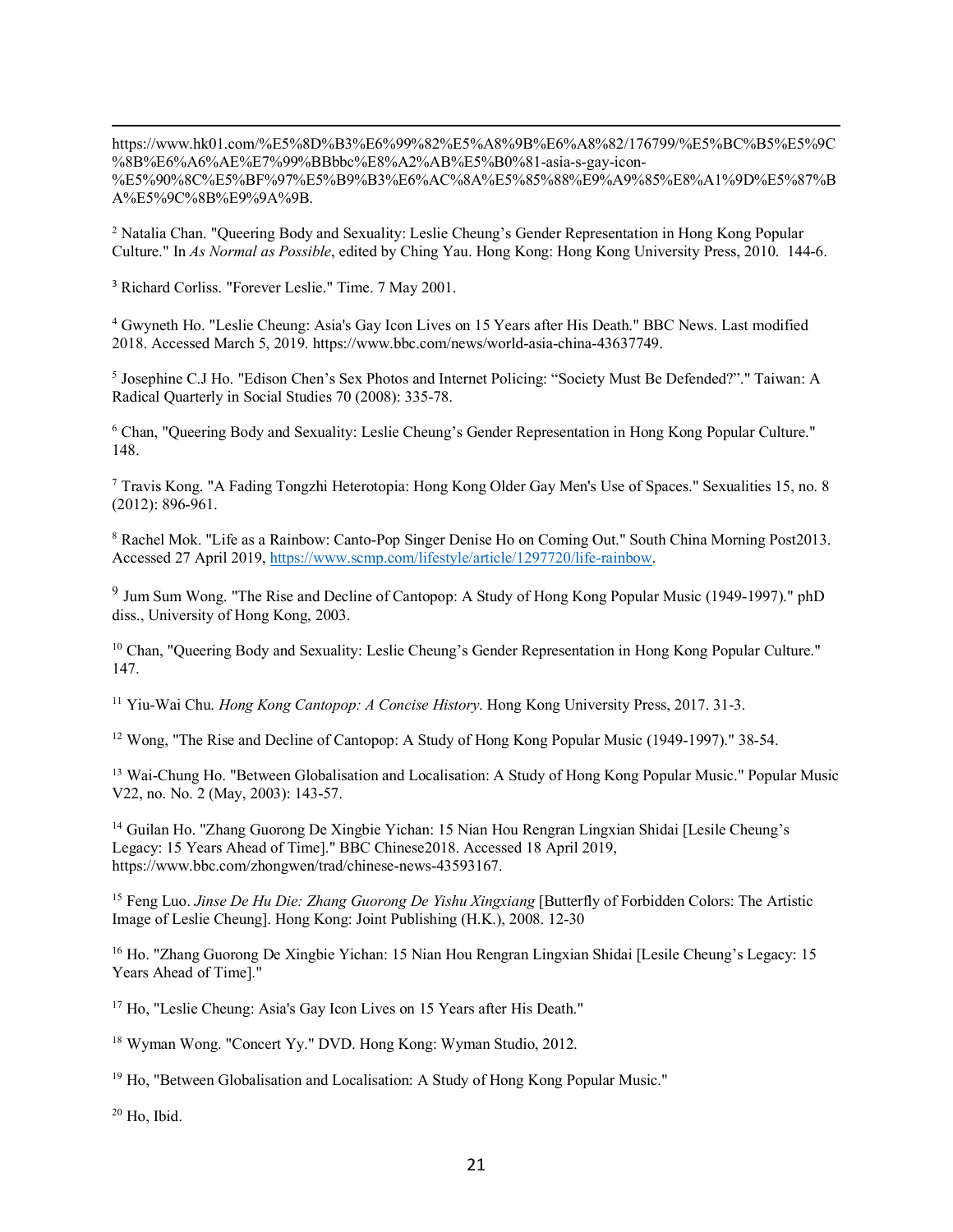<sup>21</sup> Wong, "The Rise and Decline of Cantopop: A Study of Hong Kong Popular Music (1949-1997)." 38-54.

<sup>22</sup> Chu. *Hong Kong Cantopop: A Concise History*. 119

<sup>23</sup> Ho, "Between Globalisation and Localisation: A Study of Hong Kong Popular Music."

<sup>24</sup> Shuwei Zhang. "Zhuanfang Chow Yiufai: Xingbie Zhe Huati Jingran Hai Meiyou Guoshi [Interviewing Chow] Yiufai: Gender Discussions Are Still Relevant Today]." Intium Media. May 11, 2017. Accessed March 7 2019, https://theinitium.com/article/20170511-culture-gender-chowyiufai-mplus/

<sup>25</sup> Zhang, Ibid.

 $\overline{a}$ 

<sup>26</sup> Zhang, Ibid.

<sup>27</sup> Tang, Denise Tse-Shang. "An Unruly Death: Queer Media in Hong Kong." GLQ: A Journal of Lesbian and Gay Studies 18, no. 4 (2012): 597-614.

<sup>28</sup> Tang, Ibid.

<sup>29</sup> Ho, "Between Globalisation and Localisation: A Study of Hong Kong Popular Music."

<sup>30</sup> Chu, Yiu-Wai. "Who Sings Hong Kong?" In *Lost in Transition: Hong Kong Culture in the Age of China*, 121-49. New York: State University of New York Press, June, 2013. 148

<sup>31</sup> Chu, Ibid.

<sup>32</sup> Luo. *Jinse De Hu Die: Zhang Guorong De Yishu Xingxiang*

<sup>33</sup> Luo, Ibid.

## **References**

Chan, Natalia Sui-hung. "Queering Body and Sexuality: Leslie Cheung's Gender Representation in Hong Kong Popular Culture." In As Normal as Possible, edited by Ching Yau, 133-49. Hong Kong: Hong Kong University Press, 2010.

Chu, Yiu-Wai. Hong Kong Cantopop: A Concise History. Hong Kong University Press, 2017.

Chu, Yiu-Wai. "Who Sings Hong Kong?" In Lost in Transition: Hong Kong Culture in the Age of China, 121-49. New York: State University of New York Press, June, 2013.

Chung, Robert Ting-Yiu, Pang, Karie Ka-Lai, and Lee, Winnie Wing-Yi, Chan Joyce Wai-Man Hong Kong Lgbt Climate Study 2011-12. Hong Kong, 2012.

Corliss, Richard. "Forever Leslie." Time. 7 May 2001.

Feng, Luo. Jinse De Hu Die: Zhang Guorong De Yishu Xingxiang [Butterfly of Forbidden Colors: The Artistic Image of Leslie Cheung]. Hong Kong: Joint Publishing (H.K.), 2008.